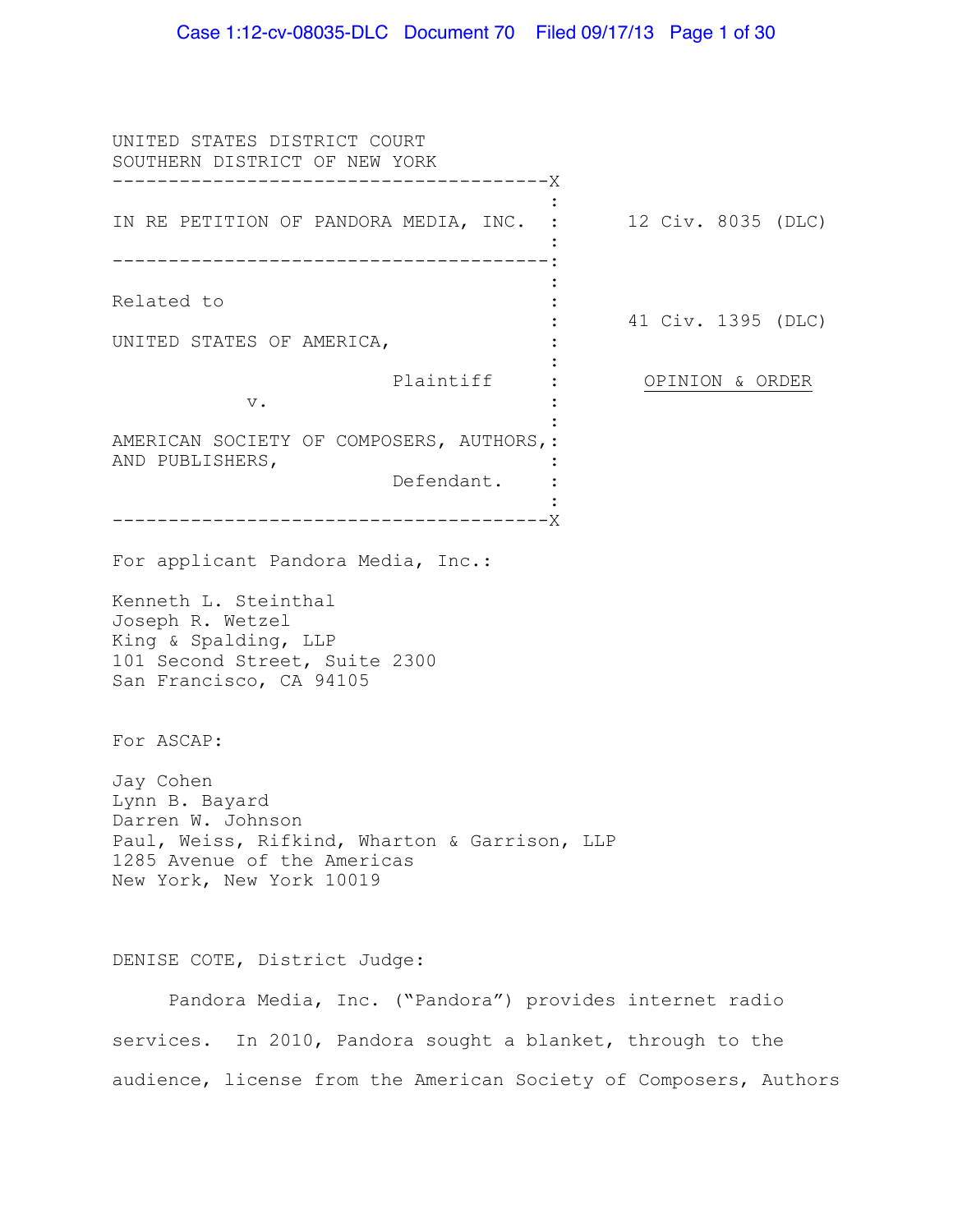# Case 1:12-cv-08035-DLC Document 70 Filed 09/17/13 Page 2 of 30

& Publishers ("ASCAP") for a five year period beginning January 1, 2011. Through this motion for summary judgment, Pandora argues that the antitrust consent decree under which ASCAP operates requires ASCAP to license Pandora to perform for five years all of the works in the ASCAP repertory as of January 1, 2011, even though certain music publishers beginning in January 2013 have purported to withdraw from ASCAP the right to license their compositions to "New Media" services such as Pandora. Because the language of the consent decree unambiguously requires ASCAP to provide Pandora with a license to perform all of the works in its repertory, and because ASCAP retains the works of "withdrawing" publishers in its repertory even if it purports to lack the right to license them to a subclass of New Media entities, Pandora's motion for summary judgment is granted.

#### BACKGROUND

The following facts are undisputed or taken in the light most favorable to ASCAP. Pandora is company that provides streaming internet radio services using songs licensed from artists and their agents and licensees. ASCAP is a "performing rights organization" ("PRO") composed of voluntary writer and publisher-members, which exists in part to facilitate licensing of artists' works to third parties. ASCAP collects license fees on behalf of its 460,000 members from third parties.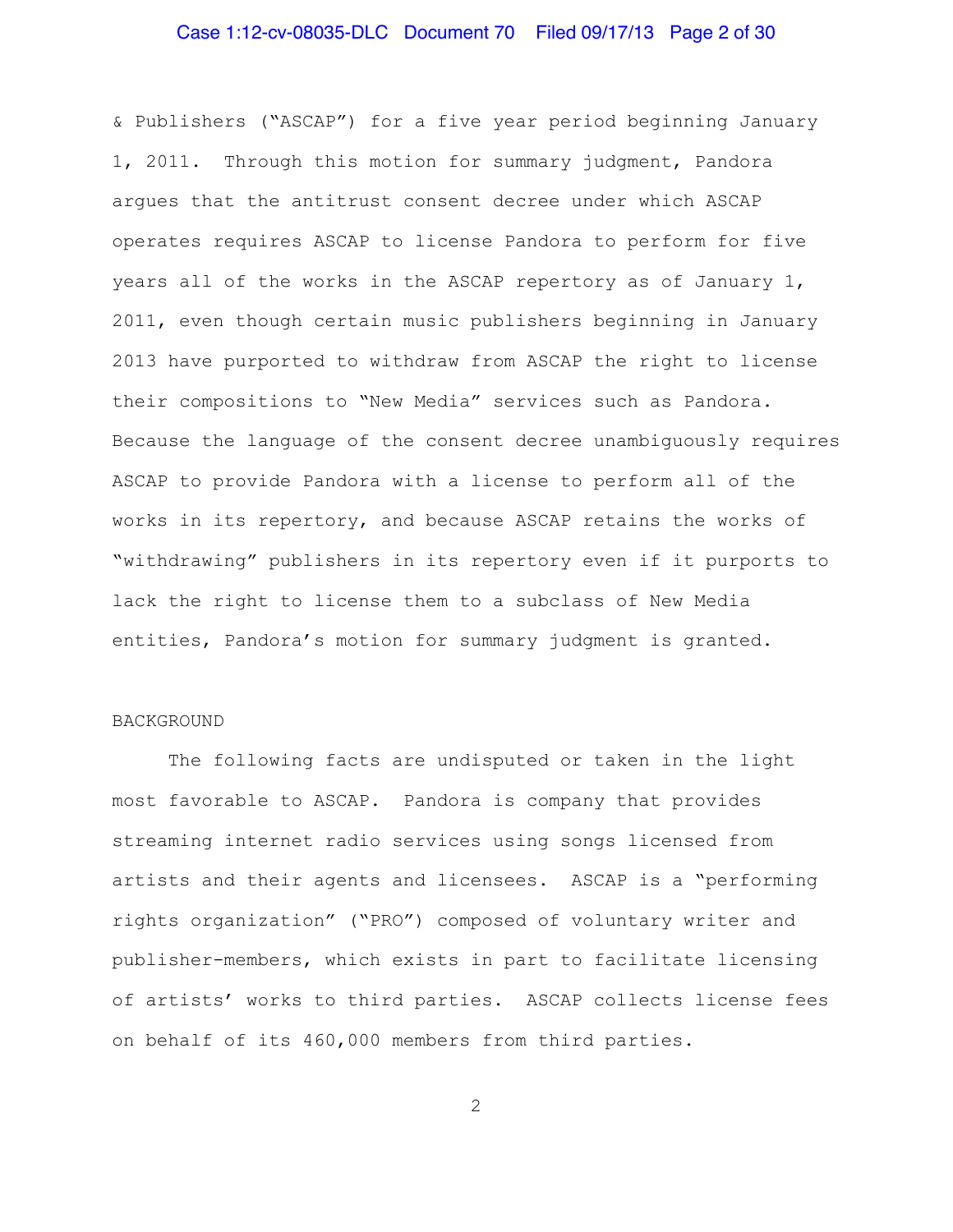#### The ASCAP Consent Decree

Since 1941, ASCAP has been operating under a consent decree stemming from a Department of Justice antitrust lawsuit that alleged monopolization of performance rights licenses. Since then, ASCAP has been governed by this consent decree, which has been modified from time to time. The most recent version of the consent decree was issued in 2001 and is known as the Second Amended Final Judgment ("AFJ2"). See United States v. Am. Soc'y of Composers, Authors & Publishers, Civ. No. 41-CV-1395, 2001 WL 1589999 (S.D.N.Y. June 11, 2001).

In an attempt to ameliorate the anti-competitive concerns raised by ASCAP's consolidation of music licenses, AFJ2 restricts how ASCAP may issue licenses in a variety of ways. First, AFJ2 provides a mechanism whereby a judge on the United States District Court for the Southern District of New York (the "rate court") will determine a reasonable fee for ASCAP licenses when ASCAP and an applicant for a license cannot reach an agreement. See AFJ2 § IX(D).

AFJ2 also sets out the characteristics of the licenses ASCAP issues. "The AFJ2 defines four types of licenses: blanket licenses, per-program licenses, per-segment licenses, and through-to-the-audience licenses." Broad. Music, Inc. v. DMX Inc., 683 F.3d 32, 36 (2d Cir. 2012) (citation omitted). Three of the provisions create categories of licenses, which are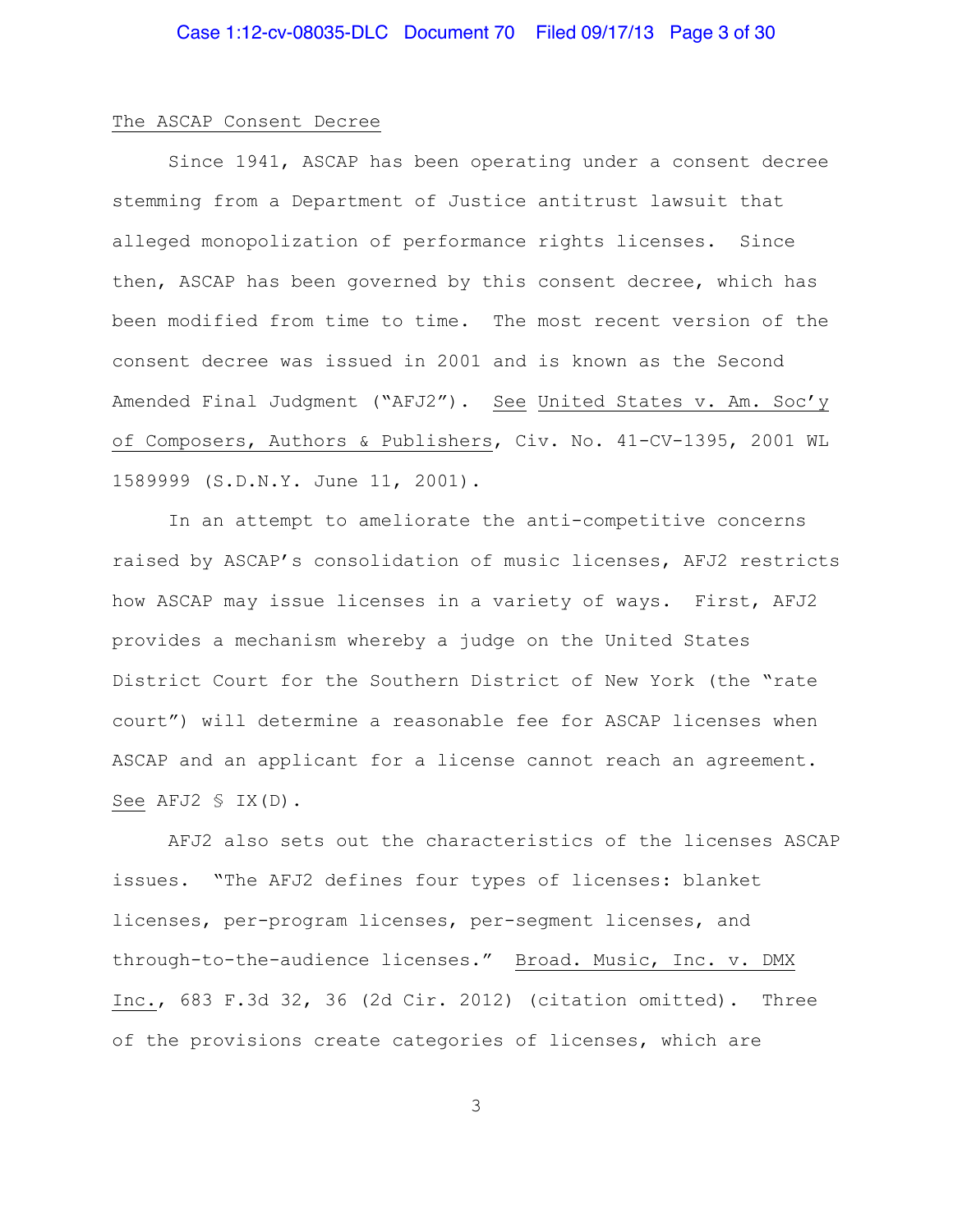#### Case 1:12-cv-08035-DLC Document 70 Filed 09/17/13 Page 4 of 30

distinguished in how user fees to ASCAP are calculated. See AFJ §§ II(E), II(J), II(K).<sup>[1](#page-3-0)</sup> Importantly, these license categories do not affect the scope of the ASCAP music repertory available to a licensee. All of the license types contemplate that the user will have access to ASCAP's entire repertory. See AJF2 §§ VI, II(K); Columbia Broad. Sys., Inc. v. Am. Soc. of Composers, Authors & Publishers, 620 F.2d 930, 933 (2d Cir. 1980) (noting, in reference to the prior AFJ, which distinguished between blanket and per-program licenses, that "both types of licenses permit the user to perform any music in the ASCAP repertory").

AFJ2 also contains a provision preventing ASCAP from discriminating in pricing or with respect to other terms or conditions between similarly situated licensees. AFJ2 § IV(C). And AFJ2 contains two provisions which prohibit ASCAP from denying a blanket license of all of the musical compositions in its repertory to any entity making a request therefor. AFJ2 §§ VI, IX(E). These last two provisions are at the center of the parties' dispute and will govern the disposition of this motion.

÷,

<span id="page-3-0"></span><sup>&</sup>lt;sup>1</sup> AFJ2 Section II(S) also creates a "Through-to-the-Audience License" ("TTTA") category. A TTTA license can be issued under any of the three license payment structures, and is characterized by the licensee's right "to distribute the copyrighted materials to the cable and satellite [or other] companies (which distribution is considered one performance for purposes of copyright law) and further permits the cable and satellite [or other] companies to distribute the music to the public (deemed a separate performance)." United States v. Broad. Music, Inc., 316 F.3d 189, 191 (2d Cir. 2003) (interpreting the same provision in the BMI consent decree).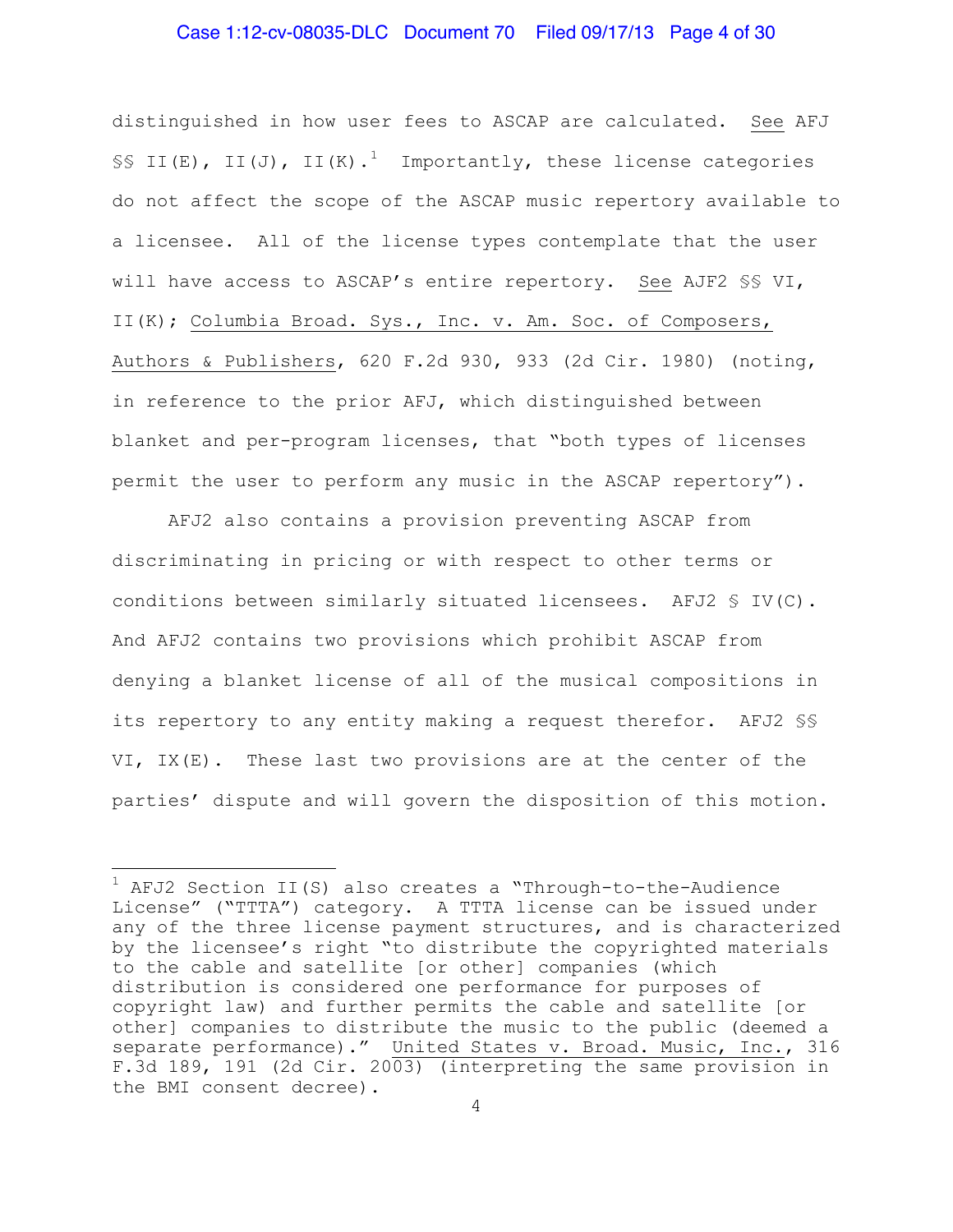#### Pandora's Licensing History with ASCAP

On July 11, 2005, Pandora and ASCAP first entered into a license agreement to allow Pandora to stream music from ASCAP's repertory. Five years later, on October 28, 2010, Pandora sent a letter to ASCAP terminating its 2005 license agreement and applying for a new license, pursuant to the terms of AFJ2, to run from January 1, 2011 through December 31, 2015. Upon making a written request to ASCAP, Pandora obtained, pursuant to AFJ2 § V's requirement that "ASCAP is hereby ordered and directed to issue, upon request, a through-to the audience license to . . . [inter alia] an on-line user," the right to perform all of the compositions in ASCAP's repertory for that period, with only the proper payment rates to be determined, either through negotiation or by the rate court. Unable to agree with ASCAP on the proper price for the license, on November 5, 2012, Pandora filed with this Court a petition for determination of reasonable licensing fees pursuant to AFJ2. See AFJ2 § IX. The litigation to determine the proper fee ("rate proceeding") is presently ongoing. Trial is scheduled to occur on December 4, 2013. ASCAP's April 2011 Compendium Rule Change

In September 2010, music publisher EMI advised ASCAP that it intended to withdraw from ASCAP for all purposes. Before EMI's resignation took effect ASCAP began to explore a proposal to allow members to withdraw from ASCAP only the right to license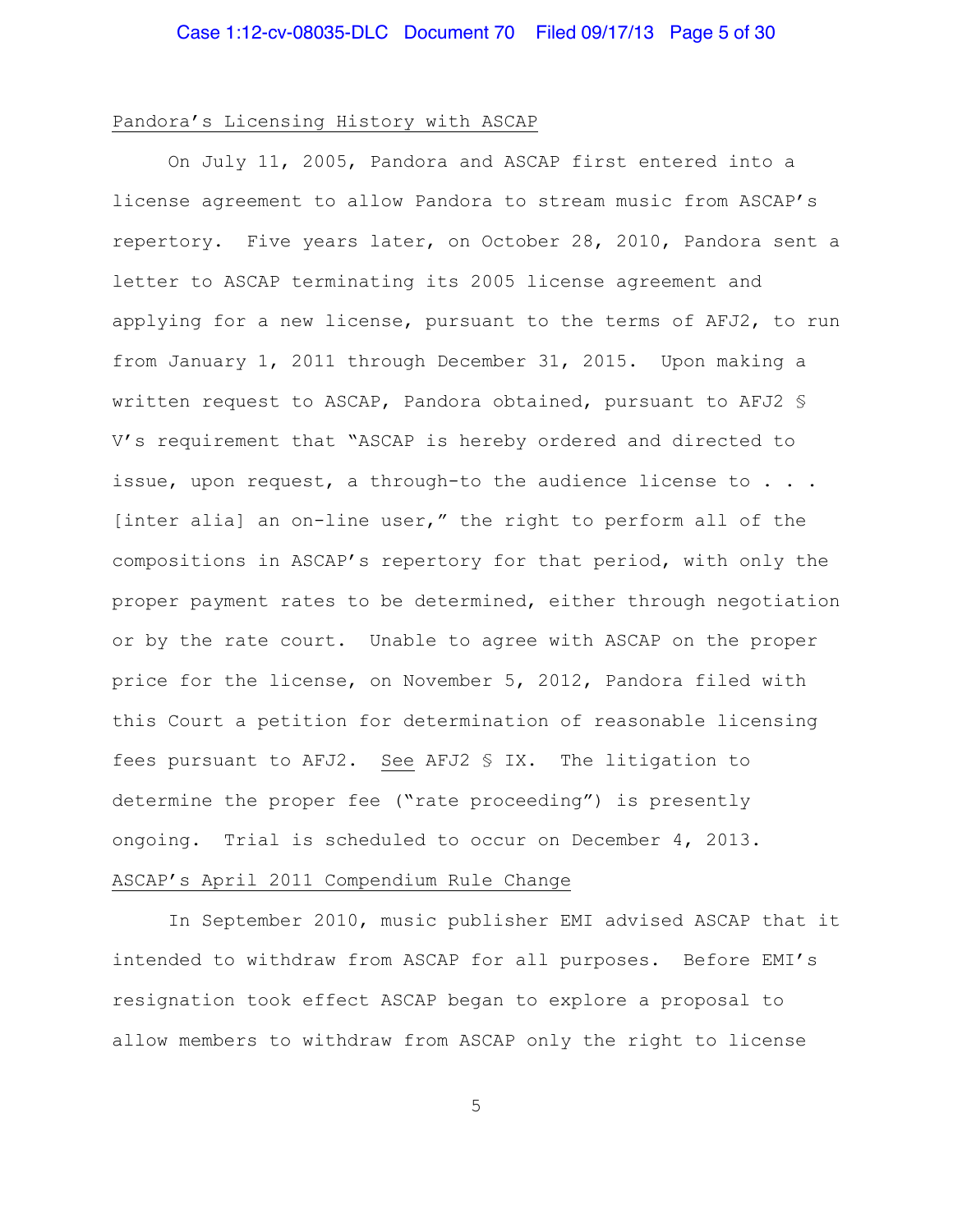#### Case 1:12-cv-08035-DLC Document 70 Filed 09/17/13 Page 6 of 30

works to a class of "New Media" users. In March 2011, ASCAP notified the Department of Justice of its consideration of such a proposal. And in April 2011, ASCAP's board adopted a resolution to amend the Compendium Rules ("Compendium Modification") to allow members to withdraw from ASCAP its rights to license their music to New Media outlets, while allowing ASCAP to retain the right to license those works to other outlets. ASCAP Compendium Rule 1.12.1 provides that "[a]ny ASCAP Member may modify the grant of rights made to ASCAP . . . by withdrawing from ASCAP the right to license the right of public performance of certain New [M]edia Transmissions." The modified Compendium defines "New Media Services" -- i.e., entities which make "New Media Transmissions" and which would be purportedly subject to a decrease in their ASCAP rights as the result of publisher withdrawals -- as

[A]ny standalone offering by a 'Music User' by which a New Media Transmission of musical compositions is made available or accessible (i) exclusively by means of the Internet, a wireless mobile telecommunications network, and/or a computer network and (ii) to the public, whether or not, in exchange for a subscription fee, other fee or charge.

In the Compendium Modification, ASCAP provided that it would "continue to have the right to license works only to those New Media Services which are licensed under Licenses-in-Effect on the Effective Date of the Membership Modification, and only for the duration of such Licenses-in-Effect." ASCAP also provided that ASCAP could still license to certain smaller New Media users the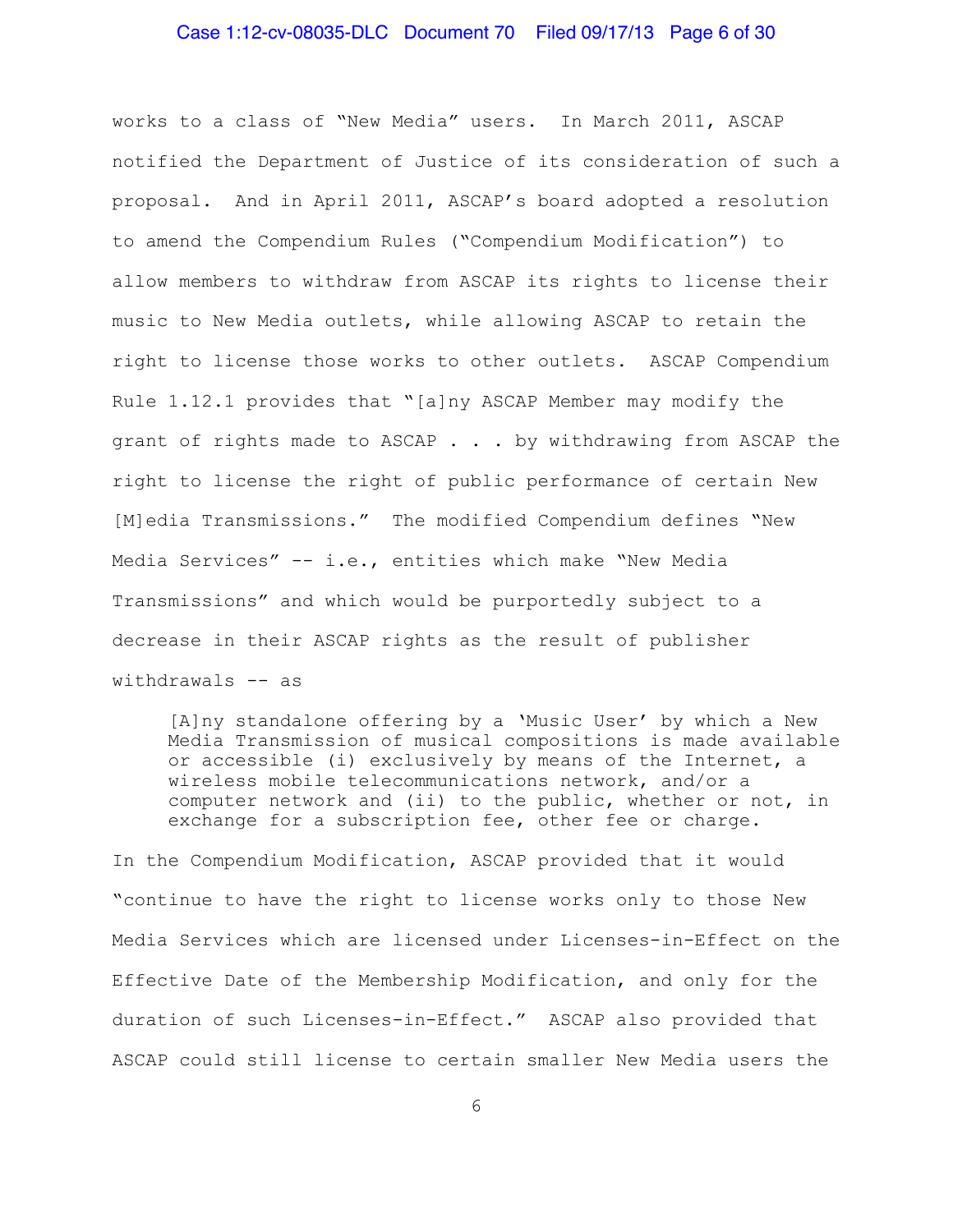#### Case 1:12-cv-08035-DLC Document 70 Filed 09/17/13 Page 7 of 30

works of withdrawing publishers under a so called "Standard Services" licensing agreement, so long as those users fit certain criteria and accepted ASCAP's terms. And ASCAP also continues to perform administrative royalty distribution services even with respect to withdrawn rights for at least one of the withdrawing publishers on a contractual basis.

#### Publisher Withdrawals of New Media Licensing Rights from ASCAP

Subsequent to ASCAP's Compendium change, but after Pandora made its October 28, 2010 request for a blanket ASCAP license to begin on January 1, 2011, several music publishers withdrew their New Media licensing rights from ASCAP. The first such publisher was EMI, which announced withdrawal of its New Media licensing rights from ASCAP in May 2011.

Upon learning of EMI's withdrawal of its new media licensing rights from ASCAP, Pandora began to negotiate separately with EMI for a license to its catalog.<sup>[2](#page-6-0)</sup> During the course of those negotiations, EMI's music catalog was purchased by Sony (hereinafter "Sony/EMI"). Pandora completed an agreement with Sony/EMI to license its catalog in June 2012. Subsequently, other major publishers, including Warner Brothers Group, Universal Music Publishing Group, and BMG, announced their

i<br>L

<span id="page-6-0"></span> $2$  ASCAP argues that these negotiations provide evidence that Pandora understood that AFJ2 allows for narrowing of Pandora's consent decree license. Pandora counters that it only entered into separate negotiations to avoid any potential claim for copyright infringement and "massive damages." These arguments are addressed below.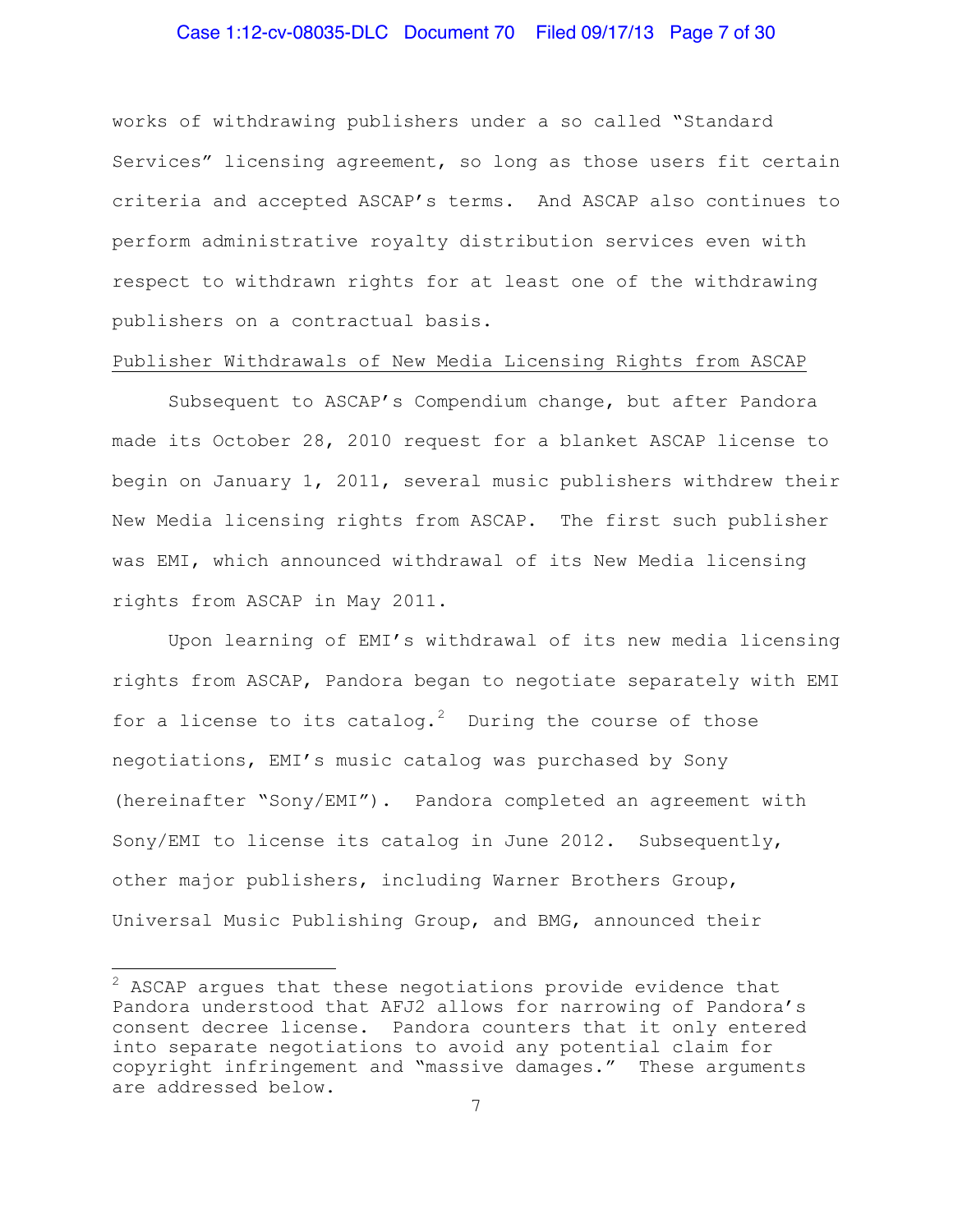#### Case 1:12-cv-08035-DLC Document 70 Filed 09/17/13 Page 8 of 30

intentions to withdraw their New Media licensing rights from ASCAP as well. Pandora then also engaged those publishers in licensing negotiations.

On July 1, 2013, Pandora filed this motion for summary judgment. It seeks a determination that "ASCAP publisher 'withdrawals' [of New Media rights] during the term of Pandora's consent decree license do not affect the scope of the ASCAP repertory subject to that license." On September 5, 2013 the Court scheduled oral argument and set out seven questions for counsel for Pandora and ASCAP to address. $3$  Oral argument was held on September 11.

i<br>L

<span id="page-7-0"></span> $3$  The seven questions set out for oral argument were: 1) Whether a musical composition which ASCAP has the right to license to traditional media users, but not to new media users, constitutes a "work[] in the ASCAP repertory" in the meaning of [AFJ2]; 2) Whether, in the AFJ2 § (II)(C)'s definition of "ASCAP repertory" as "those works the right of public performance of which ASCAP has or hereafter shall have the right to license at the relevant point in time," the phrase "right to license" means the right to license to any user, or the right to license to a specific applicant; 3) Whether the term "works" as used throughout the AFJ2 means "compositions" or rights in compositions; 4) Whether AFJ2 § VI prohibits ASCAP from accepting partial assignment of public performance licensing rights in a composition, and requires ASCAP to license either all public performance rights in a composition or no rights in a composition; 5) Whether, to the extent there is any ambiguity in the terms of the AFJ2, the Court may look beyond the four corners of the consent decree to its purpose; 6) Whether, if appropriate to look to the purpose of the AFJ2, the AFJ2's purpose weighs in favor or against granting this motion; and 7) How, if at all, any narrowing of the scope of Pandora's rights to the ASCAP repertory would affect the Court's rate determination for the period of January 1, 2011 through December 31, 2015.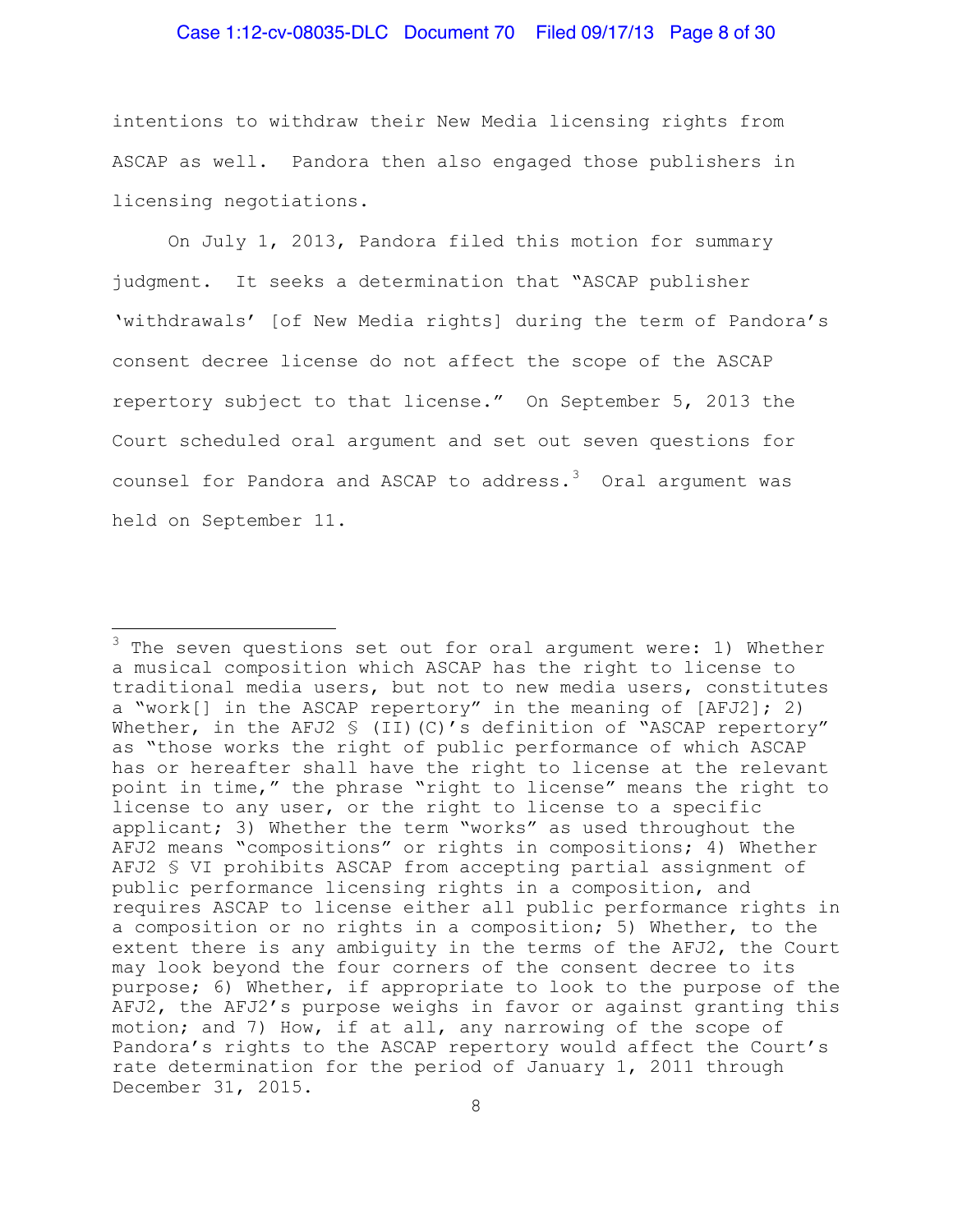#### DISCUSSION

A motion for summary judgment may be granted only if the submissions of the parties, taken together, "show[] that there is no genuine dispute as to any material fact and the movant is entitled to judgment as a matter of law." Fed.R.Civ.P. 56(a). In deciding whether a party is entitled to summary judgment a court "must view the evidence in the light most favorable to the non-moving party and draw all reasonable inferences in its favor." Sologub v. City of New York, 202 F.3d 175, 178 (2d Cir. 2000). The substantive law governing the case will identify those issues that are material, and "[o]nly disputes over facts that might affect the outcome of the suit under the governing law will properly preclude the entry of summary judgment." Anderson v. Liberty Lobby, Inc., 477 U.S. 242, 248 (1987). Thus, in order to decide whether to grant summary judgment, a court must determine (1) whether a genuine factual dispute exists based on the admissible evidence in the record, and (2) whether the facts in dispute are material based on the substantive law at issue.

Consent decrees "reflect a contract between the parties (as well as a judicial pronouncement), and ordinary rules of contract interpretation are generally applicable." Doe v. Pataki, 481 F.3d 69, 75 (2d Cir. 2007). "[D]eference is to be paid to the plain meaning of the language of a decree." United States v. Broadcast Music, Inc., 275 F.3d 168, 175 (2d Cir. 2001) (citation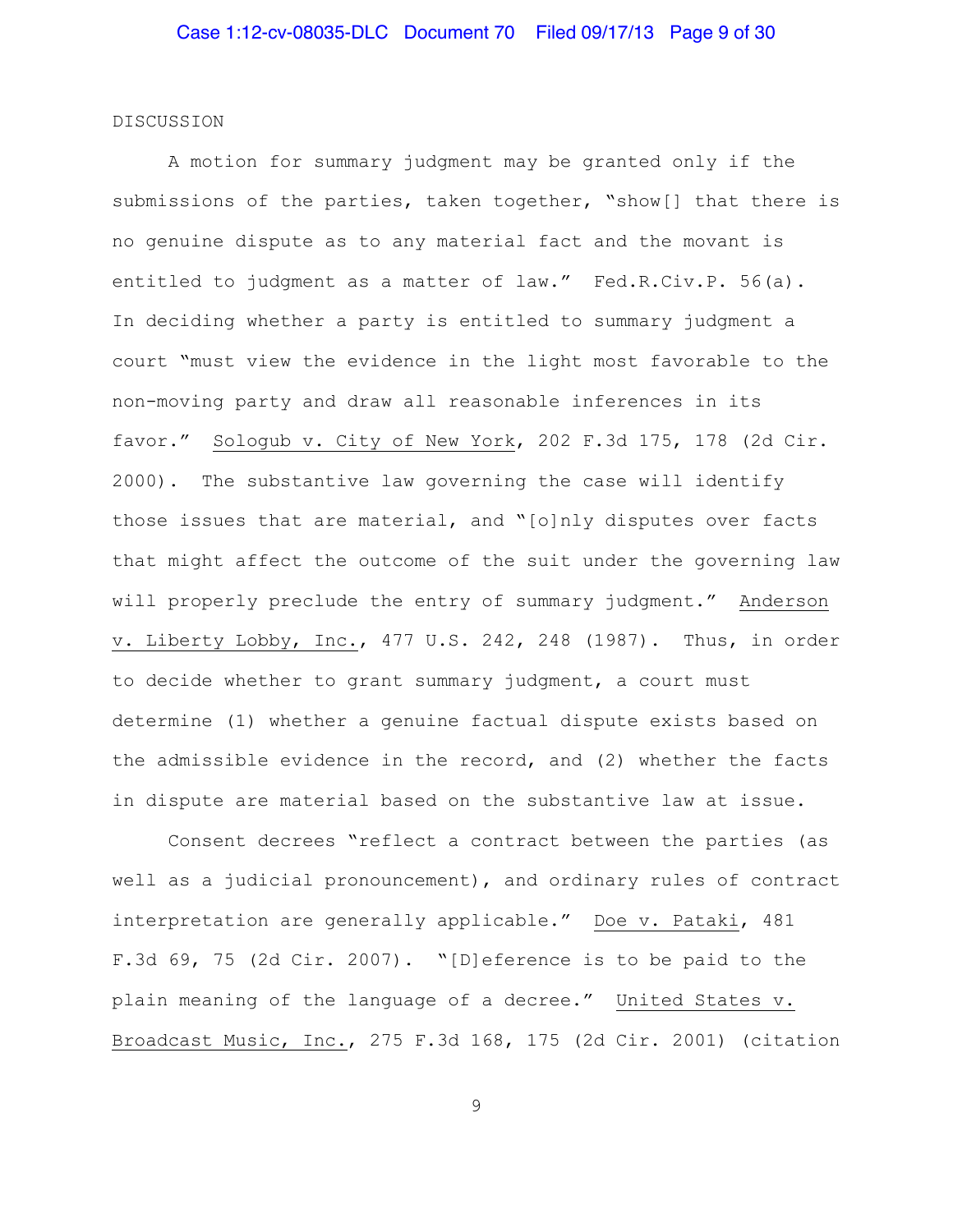# Case 1:12-cv-08035-DLC Document 70 Filed 09/17/13 Page 10 of 30

omitted). But "when faced with unclear language in a consent decree, a court of equity may, in construing the provision, consider the purpose of the provision in the overall context of the judgment at the time the judgment was entered." Id. "[A] consent decree is an order of the court and thus, by its very nature, vests the court with equitable discretion to enforce the obligations imposed on the parties." United States v. Local 359, United Seafood Workers, 55 F.3d 64, 69 (2d Cir. 1995).

A. AFJ2 Provisions Relevant to this Motion

AFJ2 imposes restrictions on ASCAP's control over how it licenses the works in its repertory. This motion is about whether any provisions of AFJ2 prevent ASCAP from withdrawing from Pandora the permission to use works whose New Media licensing rights have purportedly been withdrawn from ASCAP publishers pursuant to the Compendium Modification. The core of the parties' briefing focuses on two AFJ2 provisions, and the Decree's definition of the "ASCAP repertory," and it is helpful to note those provisions, along with the definition of this key term, at the outset.

Section VI of AFJ2 ("Section VI") reads, in relevant part, as follows: "Licensing. ASCAP is hereby ordered and directed to grant to any music user making a written request therefor a nonexclusive license to perform all of the works in the ASCAP repertory." "Music user" is defined in Section II(G) of AFJ2 as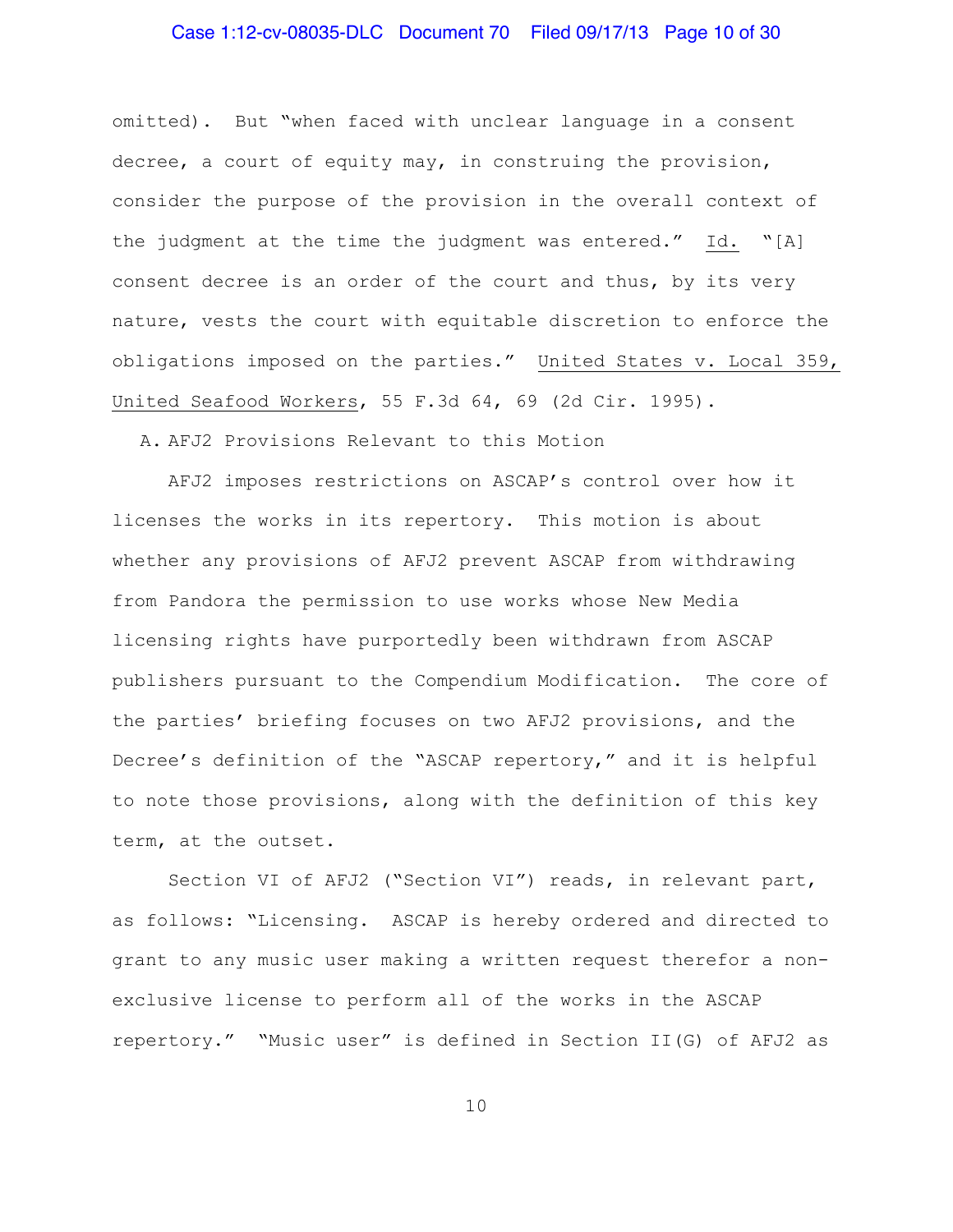# Case 1:12-cv-08035-DLC Document 70 Filed 09/17/13 Page 11 of 30

"any person that (1) owns or operates an establishment or enterprise where copyrighted musical compositions are performed publically, or (2) is otherwise directly engaged in giving public performances of copyrighted musical compositions."

Section IX(E) of AFJ2 ("Section IX(E)") provides in relevant part that "[p]ending the completion of any [rate] negotiations or proceedings, the music user shall have the right to perform any, some or all of the works in the ASCAP repertory to which its application pertains. . . ." And AFJ2  $\frac{1}{2}$  II(C) ("Section II(C)") defines "ASCAP repertory" as "those works the right of public performance of which ASCAP has or hereafter shall have the right to license at the relevant point in time."

Pandora argues principally that Sections VI and IX(E) mandate that any publisher New Media licensing rights withdrawals from ASCAP do not affect the scope of its consent decree license because both Sections require ASCAP to grant a continuing license to perform "all of the works in the ASCAP repertory" pending rate proceedings or negotiations. ASCAP disagrees.

B. The Meaning of "works in the ASCAP repertory" in AFJ2

Key to resolving this motion is determining the proper meaning of the term "works in the ASCAP repertory" in AFJ2. Section VI of AFJ2 is unambiguous in requiring ASCAP to grant to "any music user making a written request therefor a non-exclusive license to perform all of the works in the ASCAP repertory," AFJ2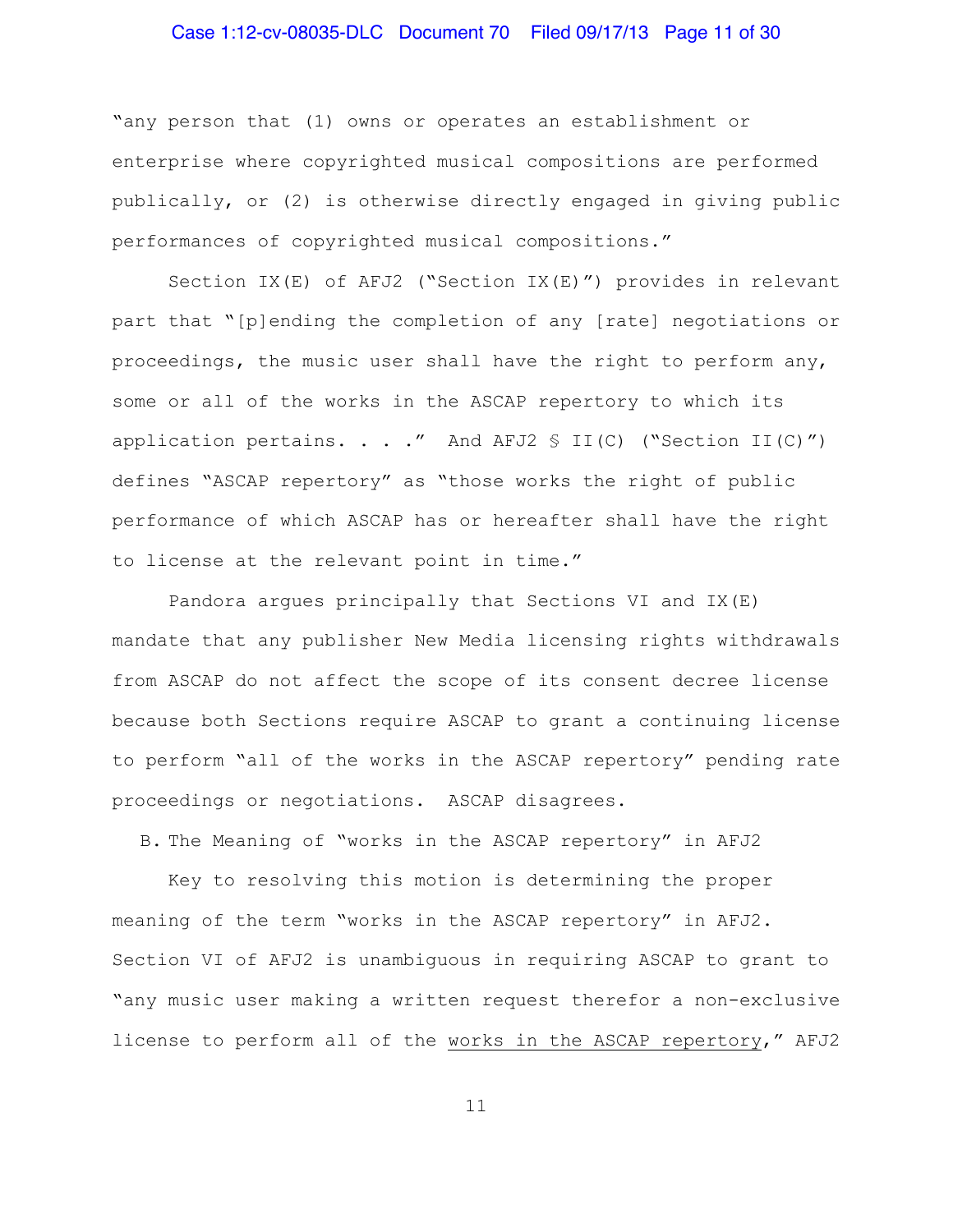# Case 1:12-cv-08035-DLC Document 70 Filed 09/17/13 Page 12 of 30

§ VI (emphasis added).<sup>[4](#page-11-0)</sup> And Section IX(E) is likewise clear in requiring that "[p]ending the completion of any [rate] negotiations or proceedings" following a music user's application to ASCAP for a license, that music user "shall have the right to perform any, some or all of the works in the ASCAP repertory to which its application pertains." AFJ2 § IX(E) (emphasis added). Stated more specifically, the question is whether AFJ2 conceives of the atomic unit of the "ASCAP repertory" in terms of musical compositions, or in terms of ASCAP's right to license musical compositions to particular types of purchasers. The parties disagree on this question.

ASCAP argues that "'ASCAP repertory' refers only to the rights in musical works that ASCAP has been granted by its members as of a particular moment in time." Pandora argues that "ASCAP repertory" is a "defined term[] articulated in terms of 'works' or 'compositions,' as opposed to in terms of a gerrymandered parcel of 'rights.'" Pandora is correct.

A few principles guide the interpretation of the term "works in the ASCAP repertory" in AFJ2. First, in interpreting the meaning of terms in a consent decree, plain meaning takes precedence over imputed purpose. See, e.g., Broadcast Music, Inc., 275 F.3d at 175. The Supreme Court has emphasized that courts should be reluctant to look beyond text to purpose,

i<br>L

<span id="page-11-0"></span> $^4$  It is undisputed that Pandora has made a proper written request for a license in the meaning of Section VI.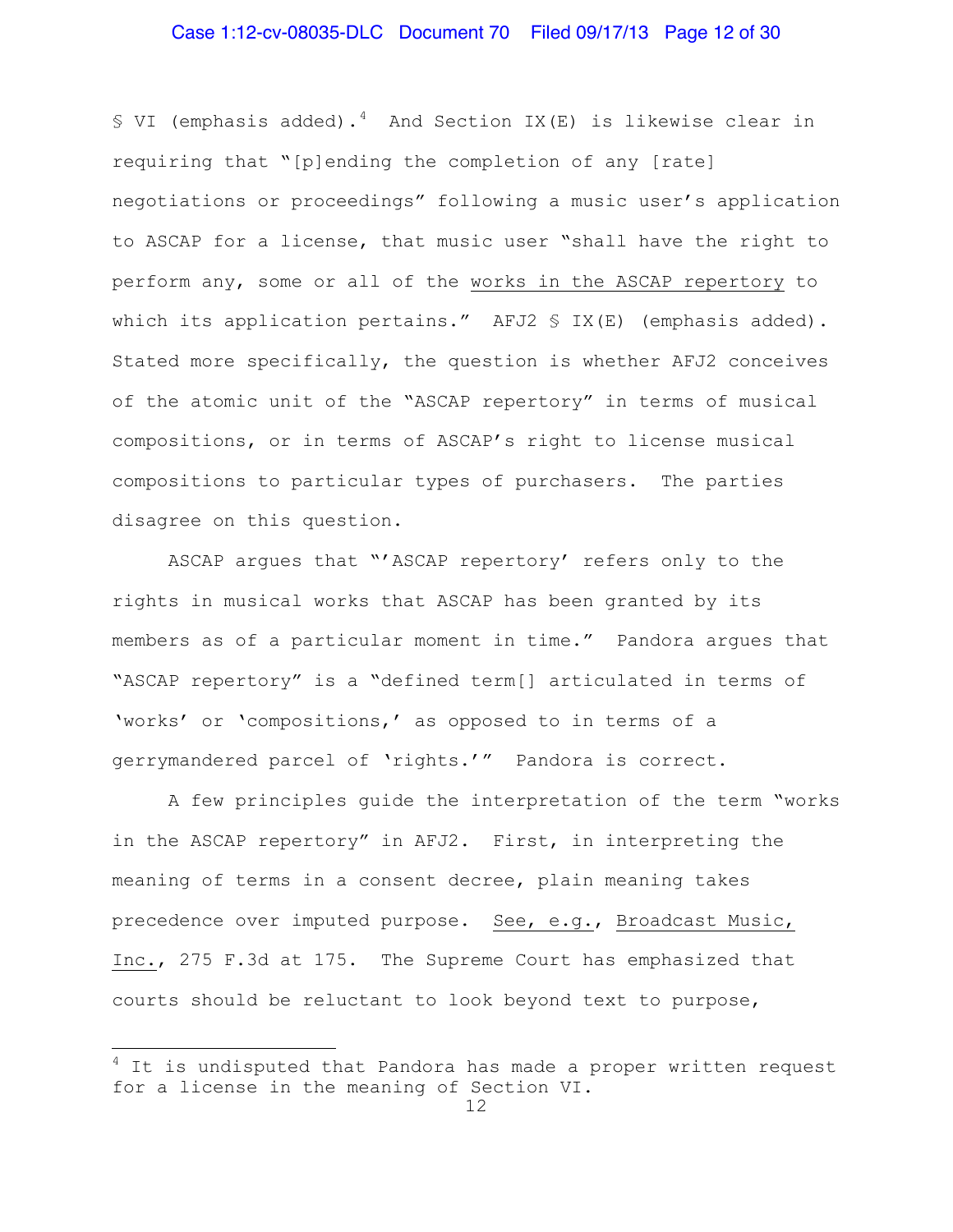# Case 1:12-cv-08035-DLC Document 70 Filed 09/17/13 Page 13 of 30

because a "decree itself cannot be said to have a purpose; rather the parties have purposes, generally opposed to each other, and the resultant decree embodies as much of those opposing purposes as the respective parties have the bargaining power and skill to achieve." United States v. Armour & Co., 402 U.S. 673, 681-82 (1971). At oral argument, counsel for ASCAP agreed that "[t]here's a lot of case law that says decrees don't have purposes. Decrees are agreements. They can't be stretched beyond their terms." Consequently, determination of the meaning of the terms in AFJ2 must be discerned "within [AFJ2's] four corners, and not by reference to what might satisfy the purposes of the parties to it." Firefighters Local Union No. 1784 v. Stotts, 467 U.S. 561, 574 (1984).

Applying these principles to the question at hand, it is clear that the "ASCAP repertory" is defined in terms of "works" and not "individual rights" in works with respect to classes of potential licensees. Section II(C) provides that "'ASCAP repertory' means those works the right of public performance of which ASCAP has or hereafter shall have the right to license at the relevant point in time." AFJ2 § II(C) (emphasis added). See also United States v. Am. Soc. of Composers, Authors, Publishers, 627 F.3d 64, 68 (2d Cir. 2010) (In re Application of RealNetworks, Inc. et al.) ("A blanket license is a license that gives the licensee the right to perform all of the works in the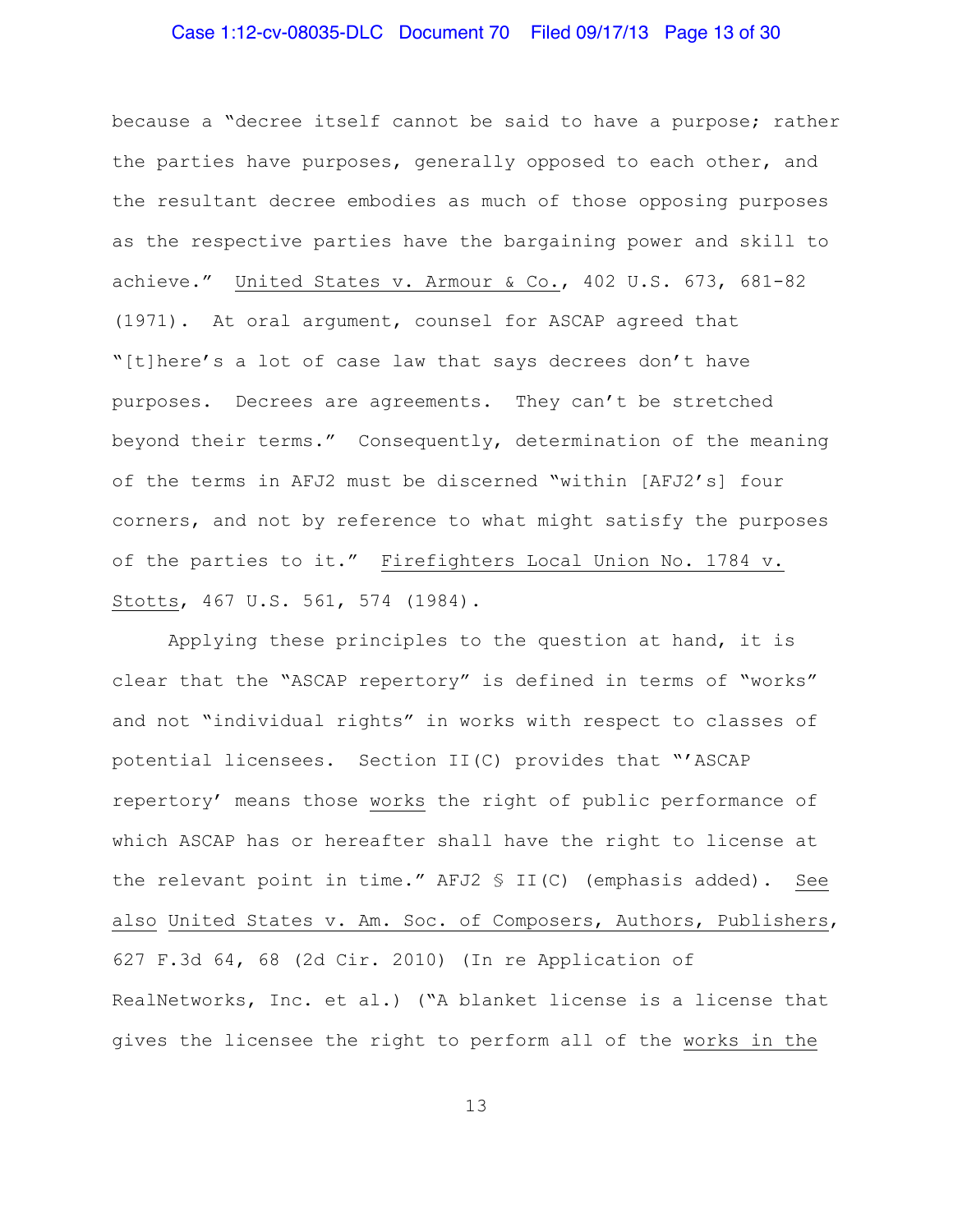# Case 1:12-cv-08035-DLC Document 70 Filed 09/17/13 Page 14 of 30

repertory"). Section II(C) does not define "ASCAP repertory" in terms of rights held by ASCAP to license works to particular classes of licensees. Rather, the natural reading of Section II(C)'s definition of "ASCAP repertory" as consisting of "works the right of performance ASCAP has . . . the right to license" is that it means that the ASCAP repertory consists of works the right to which ASCAP has the ability to license at all. See Broadcast Music, Inc., 275 F.3d at 175 ("deference is to be paid to . . . the normal usage of the terms selected").

This natural reading of the term "ASCAP repertory" is entirely consistent with Second Circuit ASCAP and Copyright caselaw. That caselaw has employed the term "repertory" in reference to compositions and not rights in compositions. See, e.g., Major League Baseball Properties, Inc. v. Salvino, Inc., 542 F.3d 290, 321 (2d Cir. 2008) ("users want . . . access to any and all of the repertory of compositions") (emphasis added)(citation omitted); United States v. Am. Soc. of Composers, Authors & Publishers, 32 F.3d 727, 728 (2d Cir. 1994) (In re Application of Karmen)("ASCAP, with three million songs in its repertory") (emphasis added); Gershwin Pub. Corp. v. Columbia Artists Mgmt., Inc., 443 F.2d 1159, 1160 (2d Cir. 1971) (discussing "musical compositions in the ASCAP repertory") (emphasis added).

A remaining question is whether the term "works," as used in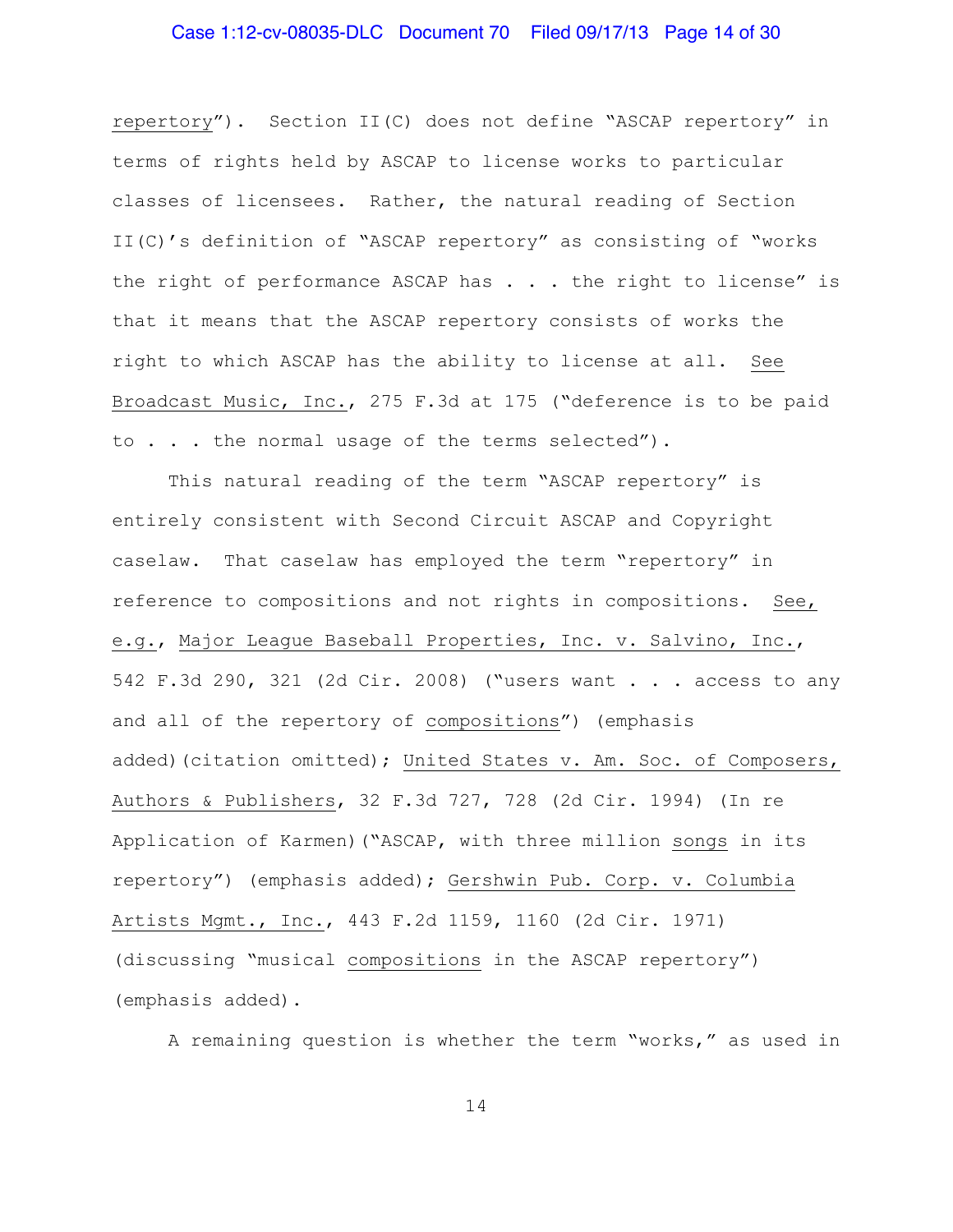# Case 1:12-cv-08035-DLC Document 70 Filed 09/17/13 Page 15 of 30

Section II(C), and in Sections VI's and IX(E)'s uses of the term "works in the ASCAP repertory," is susceptible of an interpretation defining it in terms of "rights" within compositions rather than the "compositions" themselves. But Pandora is correct that "works" means musical compositions and not rights with respect to those compositions.

Section § II(U) of AFJ2 defines "work" as "any copyrighted musical composition." This definition is express and conclusive. There is no reference to "rights in works" within the four corners of the consent decree. The meaning of "works" in AFJ2 is not ambiguous and it is consequently unnecessary to look beyond the text to extrinsic evidence. See E.E.O.C. v. Local 40, Int'l Ass'n of Bridge, Structural & Ornamental Iron Workers, 76 F.3d 76, 80 (2d Cir. 1996) ("Extrinsic evidence should only be considered when the decree itself is ambiguous").

The origin of this definition is not hard to discern. In ordinary usage the word "work" in the musical context means a composition and not a right in a composition. See e.g., Webster's II New Riverside Dictionary 1327 (1984) (defining "work" as "[s]omething that has been done, made, or performed as a result of one's occupation, effort, or activity"). The term "works" in AFJ2 has its origin in Copyright law, and it is clear from Copyright caselaw that works means "compositions" in that context. And "where contracting parties use terms and concepts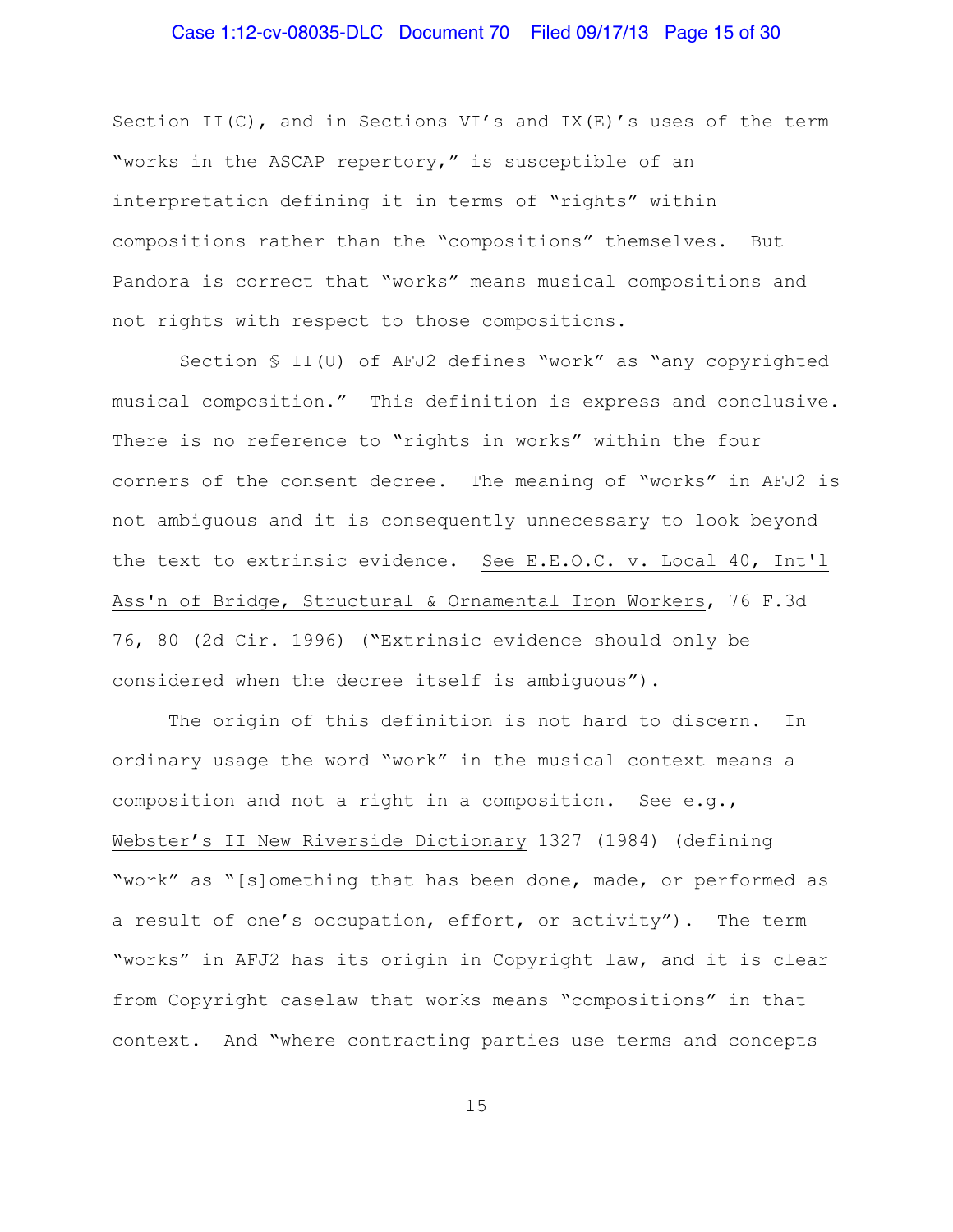# Case 1:12-cv-08035-DLC Document 70 Filed 09/17/13 Page 16 of 30

that are firmly rooted in federal law, and where there are no explicit signals to the contrary, we can presume that the prevailing federal definition controls." CGS Indus., Inc. v. Charter Oak Fire Ins. Co., 720 F.3d 71, 78 (2d Cir. 2013) (citation omitted). Section 102 of the Copyright Act refers to "works of authorship fixed in any tangible medium of expression . . . from which they can be perceived, reproduced, or otherwise communicated, either directly or with the aid of a machine or device." 17 U.S.C. § 102(a). This definition is inconsistent with a reading of works that defines the word in terms of "rights." And the Supreme Court has referred to a "work" as the "translat[ion] [of] an idea into a fixed, tangible expression." Cmty. for Creative Non-Violence v. Reid, 490 U.S. 730, 737 (1989). Compositions, but not rights in compositions, are able to be "fixed" in "tangible medium[s] of expression." ASCAP conceded this definition of "works" at oral argument.

Because "works" in AFJ2 means "composition[s]" and not "rights in compositions", and because it is undisputed that the terms of ASCAP's Compendium Modification of April 2011 permit ASCAP to retain the right to license the works of the withdrawing publishers for non–New Media purposes, those compositions remain "works in the ASCAP repertory" within the meaning of Sections VI and IX(E) of AFJ2. In fact, ASCAP retains the right under the "Standard Services" agreement to license the works of withdrawing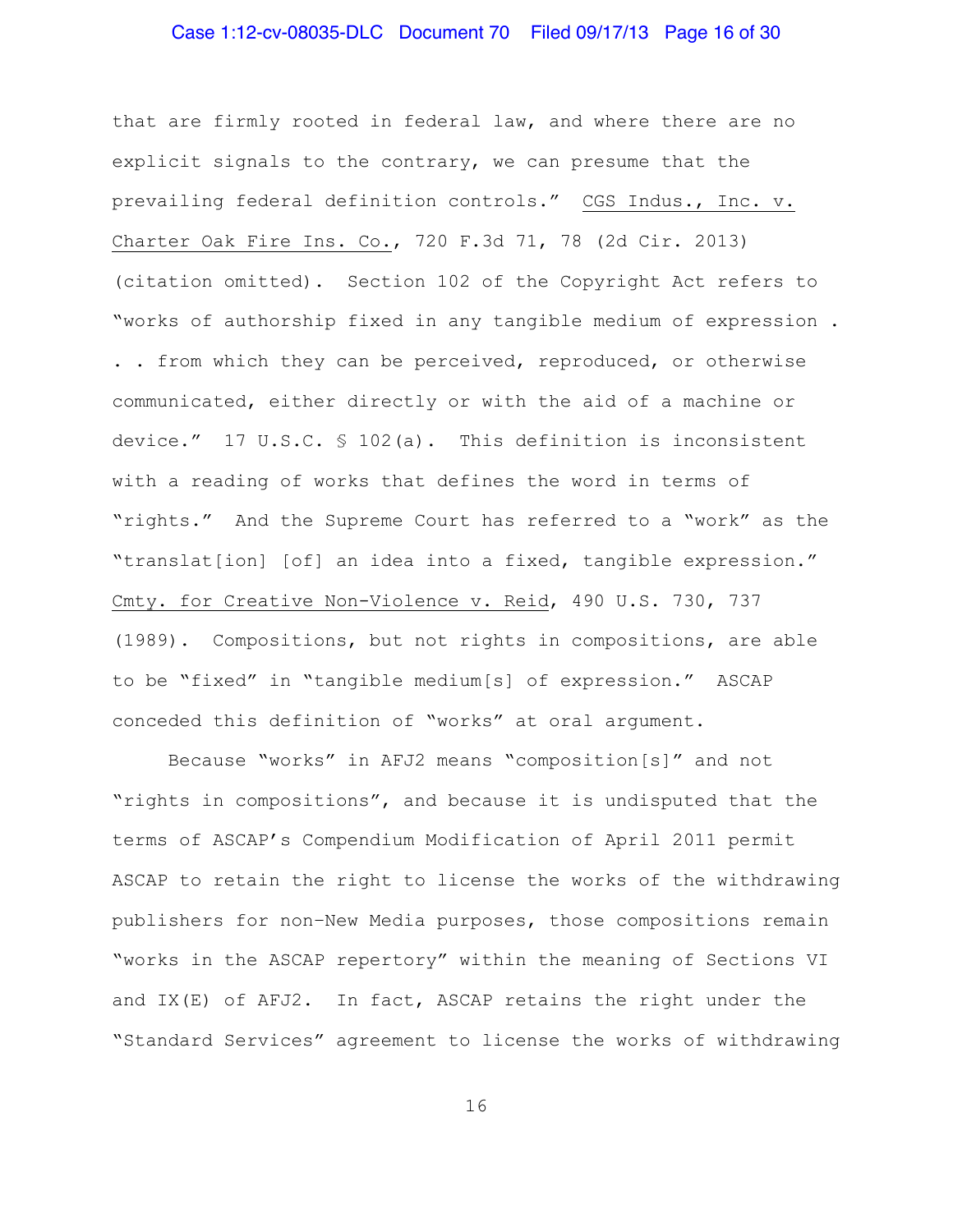# Case 1:12-cv-08035-DLC Document 70 Filed 09/17/13 Page 17 of 30

publishers even to certain smaller New Media licensees. Thus, the works remain in every facet of the ASCAP repertory.

C. Sections VI and IX(E) of AFJ2, and Pandora's Rights

Having determined that "works" in AFJ2 means musical compositions, and that those musical compositions remain "in the ASCAP repertory" so long as ASCAP retains any licensing rights for them, it remains only to apply the clear language of Sections VI and IX(E) of AFJ2 to decide this motion. Section VI establishes the scope of a music user's rights to works in the ASCAP repertory following a "written request therefor" as extending to "all of the works in the ASCAP repertory." AFJ2 § VI. Section IX(E) is in accord with Section VI in providing that "[p]ending the completion of any [rate] negotiations or proceedings, the music user shall have the right to perform any, some or all of the works in the ASCAP repertory to which its application pertains." AFJ2  $\frac{1}{2}$  IX(E). Sections VI and IX(E) of AFJ2 consequently mandate that Pandora's license to perform ASCAP compositions during the five year term of its license extends to "all" of ASCAP's repertory and is unaffected by any new media licensing rights withdrawals by ASCAP publishers.

It is worth noting that ASCAP has the continuing ability to grant Pandora the right to use those musical compositions whose New Media licensing rights were purportedly withdrawn from ASCAP. Section 1.12.5 of the Compendium of ASCAP Rules and Regulations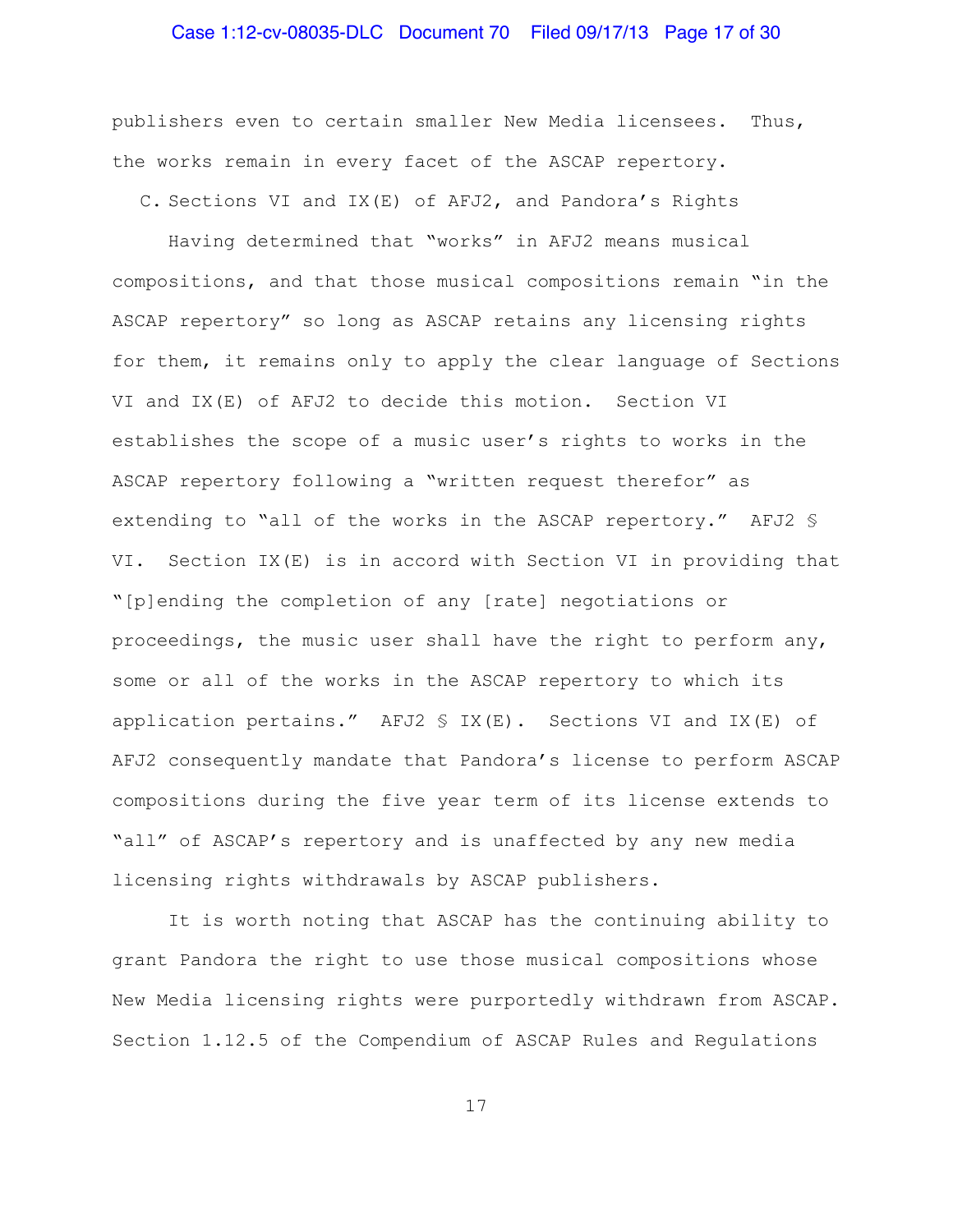# Case 1:12-cv-08035-DLC Document 70 Filed 09/17/13 Page 18 of 30

provides that "ASCAP shall continue to have the right to license [works subject to New Media licensing rights withdrawals] only to those [N]ew [M]edia Services which are licensed under Licensesin-Effect on the Effective Date of the Membership Modification." And whether ASCAP had negotiated this preservation of rights or not, under the terms of AFJ2 ASCAP did not have the right to permit the partial withdrawals of rights at issue and thereby acquiesce to a regime in which some music users could not obtain full public performance rights to works in the ASCAP repertory.

D. ASCAP's Arguments as to the Text of AFJ2

ASCAP argues that "the term 'ASCAP repertory' as used in Sections VI and IX(E) of the AFJ2 refers only to the rights in musical works that ASCAP has been granted by its members as of a particular moment in time" and that "[n]othing in the definition of 'ASCAP repertory' suggests otherwise." But this interpretation is in direct conflict with AFJ2 Section II(C)'s definition of "ASCAP repertory." Section II(C) does not refer to "rights in musical works" but rather to "works the right of performance of which ASCAP has the right to license at the relevant point in time." AFJ2 § II.C (emphasis added). ASCAP undisputedly presently has the "right to license" any of the works in question to all non-New Media licensees and to some New Media licensees even following withdrawal of certain New Media licensing rights. Therefore those works remain in the ASCAP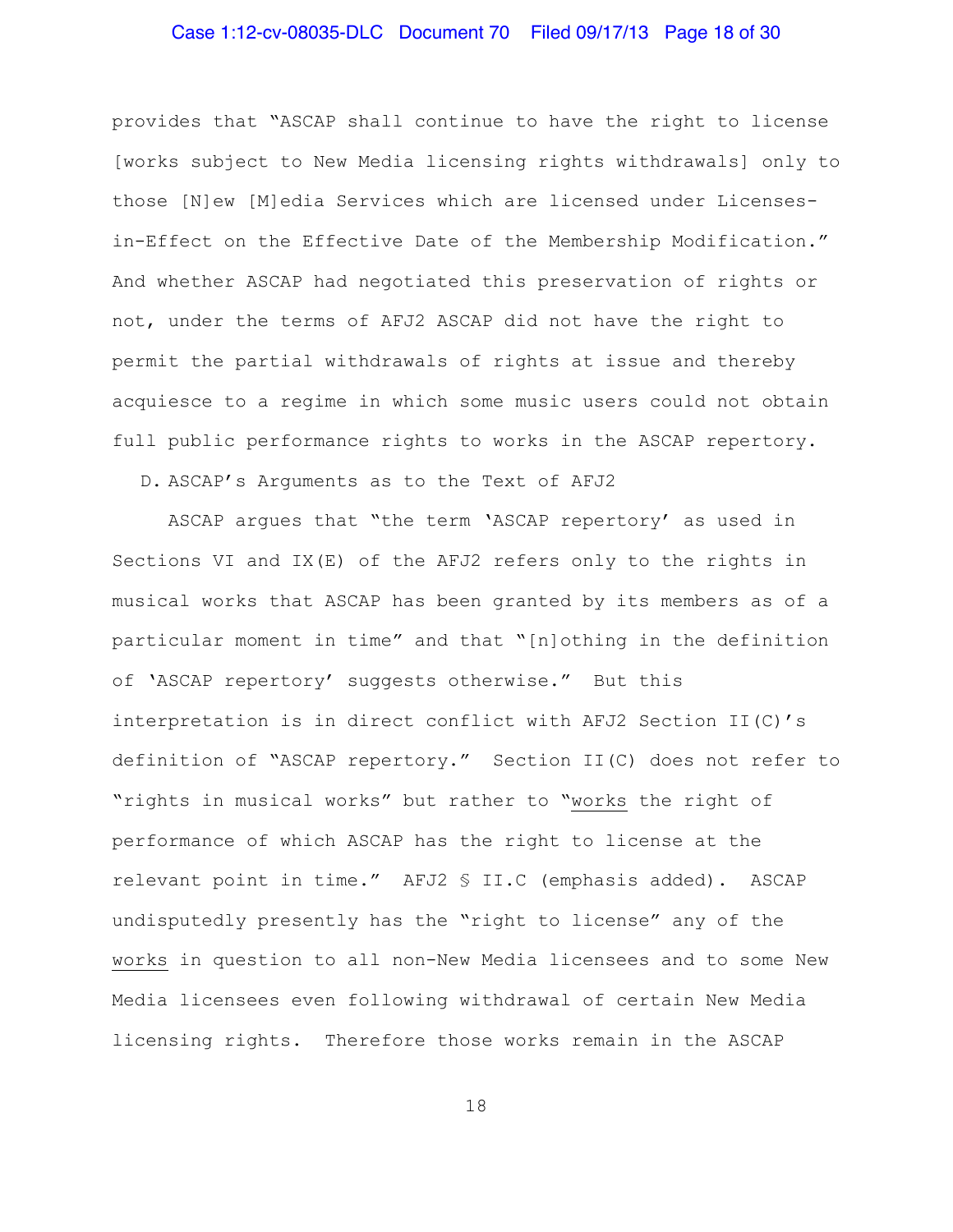repertory and AFJ2 requires that ASCAP license them.

ASCAP's argument is predicated on the Copyright doctrine of "divisibility of rights" within a copyrighted work. It is true that "[t]he Copyright Act confers upon the owner of a copyright a bundle of discrete exclusive rights, each of which may be transferred or retained separately by the copyright owner."<sup>[5](#page-18-0)</sup> United States v. Am. Soc. of Composers, Authors, Publishers, 627 F.3d at 71. But while the Copyright Act allows rights within works to be alienated separately in general, AFJ2 imposes restrictions beyond those imposed by the Copyright Act on ASCAP. AFJ2 Sections VI and IX(E) deny ASCAP the power to refuse to grant public performance rights to songs to particular users while, at the same time, retaining the songs in question in its repertory.

E. ASCAP's Argument as to the History of "Licenses-in-Effect" Provisions

ASCAP points to the fact that AFJ2 removed an express "licenses-in-effect" provision from the previous iteration of the ASCAP consent decree, known as the 1950 Amended Final Judgment. See Amended Final Judgment, United States v. American Society of

J.

<span id="page-18-0"></span><sup>&</sup>lt;sup>5</sup> The divisibility doctrine is codified throughout the copyright law. See, e.g., 17 U.S.C. §§ 106, 201(d), 501(b). For example, Section 106 enumerates a series of rights with respect to a work assignable by a copyright owner (including, inter alia, the right of reproduction and the right of performance). And Section 201(d)(2) provides that "[a]ny of the exclusive rights comprised in a copyright, including any subdivision of any of the rights specified by section 106, may be transferred . . . and owned separately." 17 U.S.C. § 201(d)(2).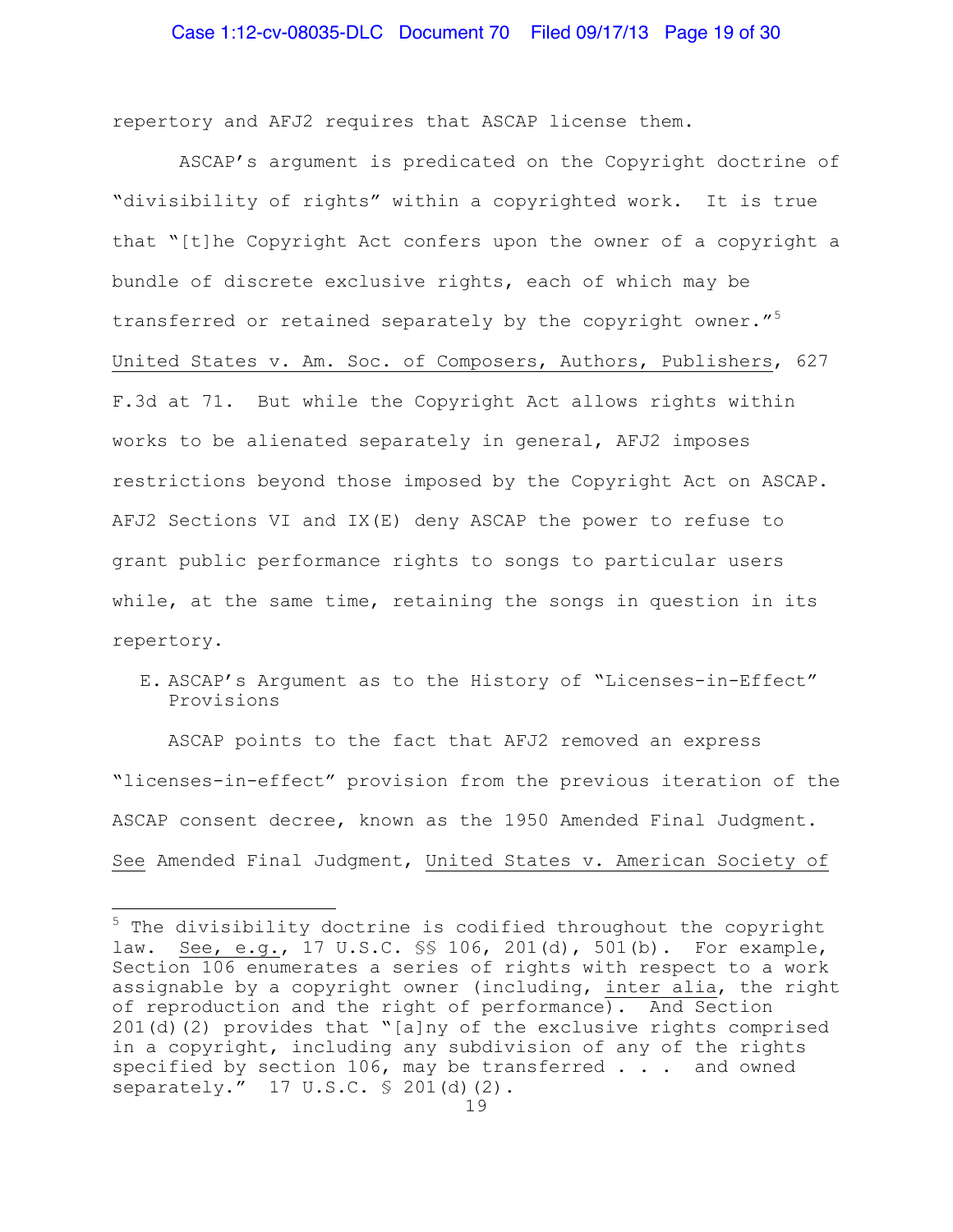# Case 1:12-cv-08035-DLC Document 70 Filed 09/17/13 Page 20 of 30

Composers, Authors and Publishers, Civ. No. 13-95, 1950 Tr. Cas. ¶ 62,595, § IV(G) (S.D.N.Y. 1950) (hereinafter "AFJ"). ASCAP argues that this removal demonstrates that the parties to AFJ2 - the Department of Justice and ASCAP -- intended for ASCAP to be free to decrease the scope of a user's license even during the pendency of a rate proceeding.ASCAP also submits a 2001 memorandum from the Department of Justice ("2001 DOJ Memorandum") submitted to the rate court prior to the entry of AFJ2 providing its justification for the removal of the express licenses-ineffect provision in AFJ2.

The history ASCAP presents does not prove what ASCAP would like it to prove. Rather, the 2001 DOJ Memorandum demonstrates that the concern driving the removal of the express licenses-ineffect provision from AFJ2 was that ASCAP members wishing to withdraw from ASCAP entirely should not be subject to existing licenses-in-effect. The 2001 DOJ memorandum justifies the removal of that provision by virtue of the fact "the provision had the unforeseen consequence of preventing members who wanted to leave ASCAP from being able to take their catalogs with them when they joined a competing PRO." An understanding that the removal of the express license-in-effect provision was driven by a concern that a publisher would be inhibited from joining a competing PRO to ASCAP is compatible with the general procompetitive goal of the consent decrees governing ASCAP. Here,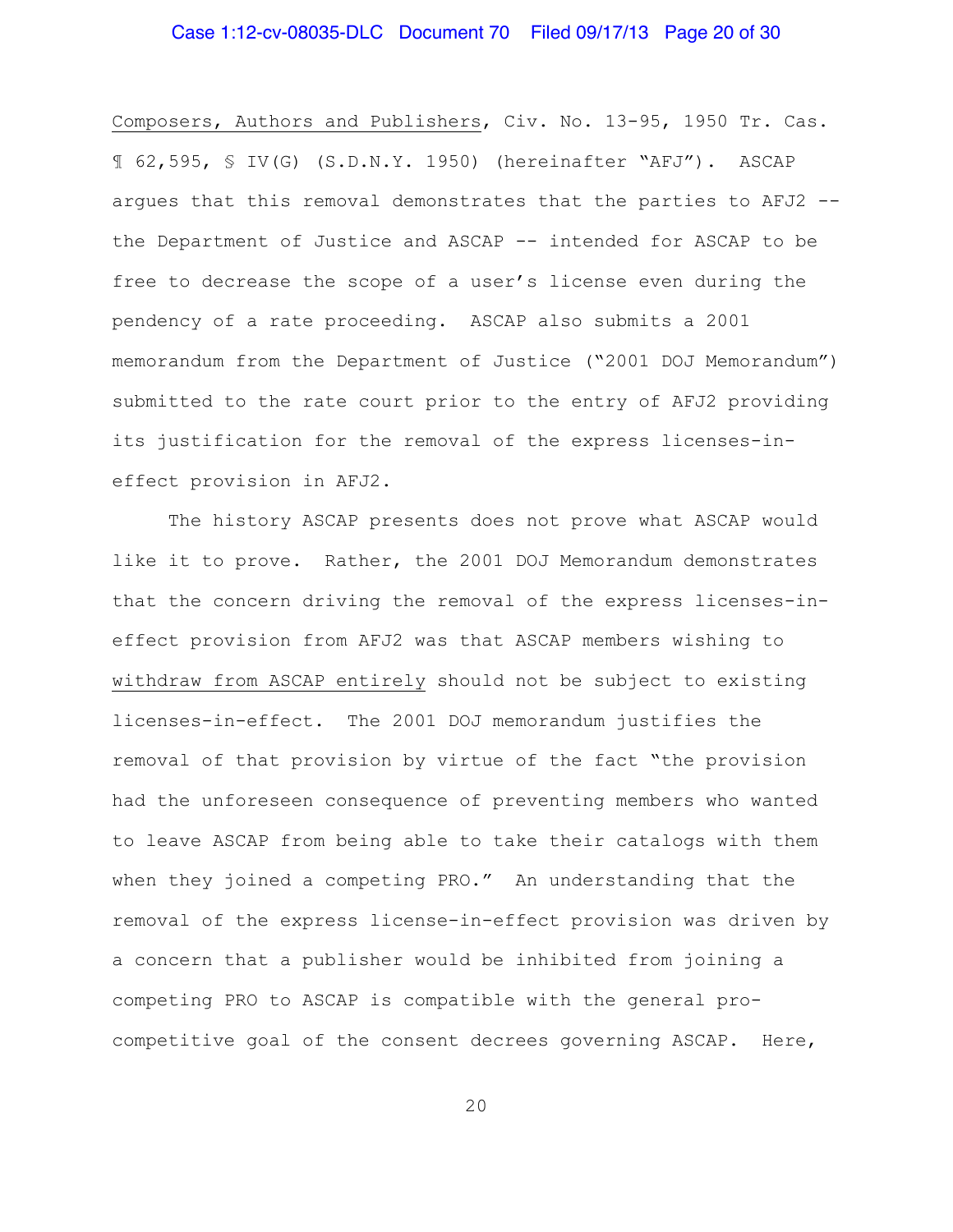# Case 1:12-cv-08035-DLC Document 70 Filed 09/17/13 Page 21 of 30

music publishers are attempting to withdraw licensing rights from ASCAP with respect to only some uses of their music while remaining in ASCAP, and the pro-competitive rationale of facilitating the ability of artists to move between different PROs that spurred the removal of the express license in effect provision from AFJ2 is inapposite.

ASCAP also makes the related argument that Pandora's consent decree license may be narrowed because of the inclusion in AFJ2 of  $\leq$  XI(B)(3)(c) ("Section XI(B)(3)(c)"), which provides that "for any member who resigns from ASCAP, ASCAP is enjoined and restrained from requiring that member to agree that the withdrawal of such works be subject to any rights or obligations existing between ASCAP and its licensees." AFJ2 at \*10. ASCAP argues that even though Section XI(B)(3)(c) is not yet operative because AFJ2 § XI(C) requires that a "substantially identical provision" be entered in the case of United States v. Broadcast Music, Inc., No. 64 Civ. 3787 (S.D.N.Y), and that such a provision has not yet been entered in that case, the other sections of AFJ2 should be read in the light of the Department of Justice's attempt to include Section XI(B)(3)(c) in AFJ2. ASCAP's argument, in effect, is that the inclusion of this provision in AFJ2, even if inoperative, evinces intent by DOJ and ASCAP to protect the freedom of copyright holders who are members of ASCAP to divide the rights in their works as they see fit.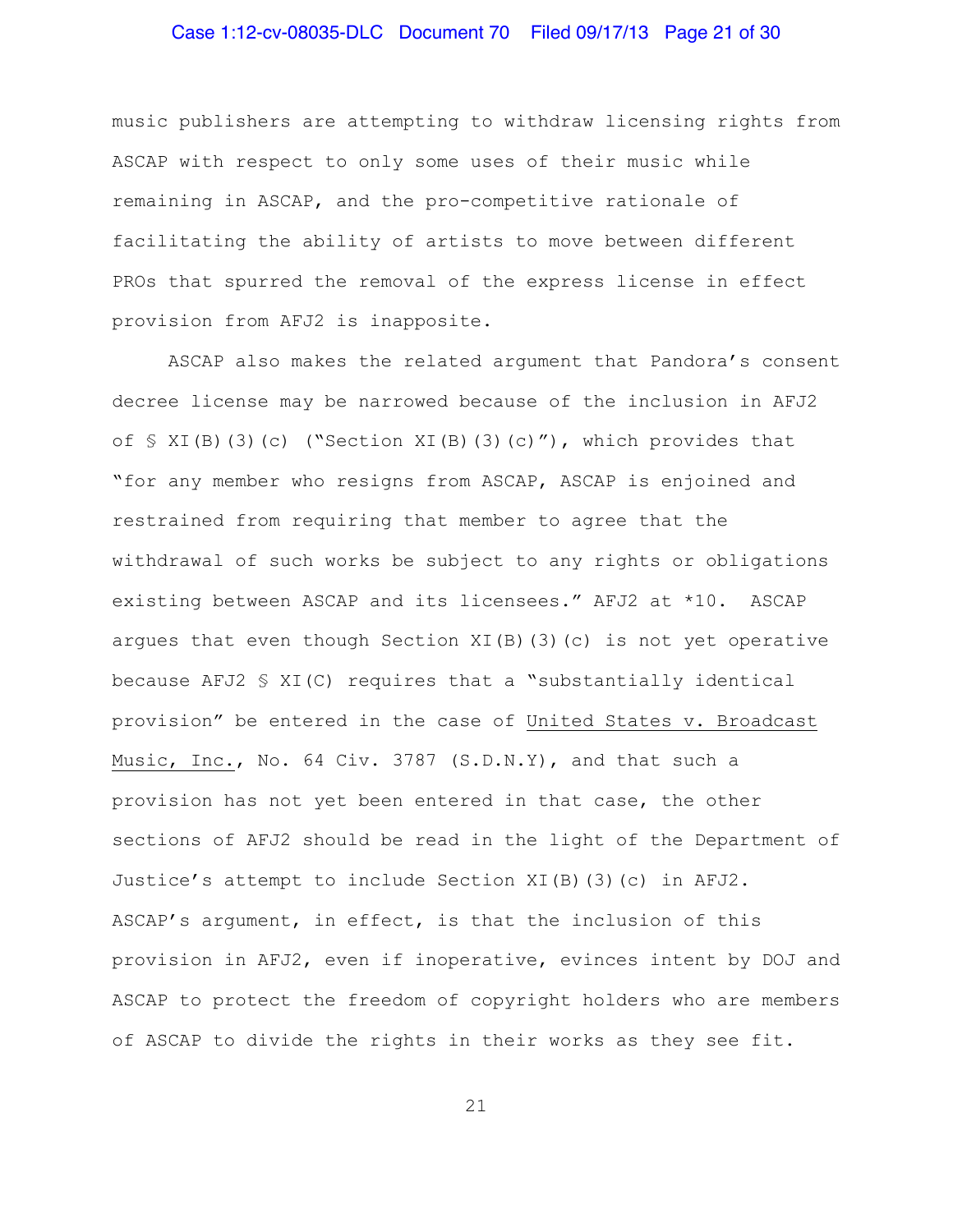This argument is misplaced. First, the text of Section XI(B)(3)(c) restricts its application to "member[s] who resign from ASCAP." None of the members who are withdrawing some of their New Media licensing rights from ASCAP are resigning from ASCAP. Moreover, the 2001 DOJ Memorandum reinforces that Section XI(B)(3)(c) was inserted in AFJ2 for the same reason that the express licenses-in-effect provision of the prior AFJ was removed: in order to allow publishers who were leaving ASCAP entirely to take their catalogues with them to join competing PROs. Further, this is also the only reading of the decision to remove the express license-in-effect provision from AFJ that is consistent with the "all works in the ASCAP repertory" language of Sections VI and IX of AFJ2. To adopt ASCAP's position would be to endorse the untenable proposition that Section XI(B)(3)(c) was intended to allow publishers to deprive certain existing licensees of individually chosen works while keeping those works in the ASCAP repertory, even in the face of Sections VI's and IX's mandates that ASCAP license "all of the works in the ASCAP repertory" to any entity making a request therefor.

ASCAP also makes the argument that even if a license-ineffect provision did exist in AFJ2, such a provision would be irrelevant for purposes of this motion because, according to ASCAP, Pandora is merely an "applicant" for a license and not a "licensee." For this reason, ASCAP objects to the use of the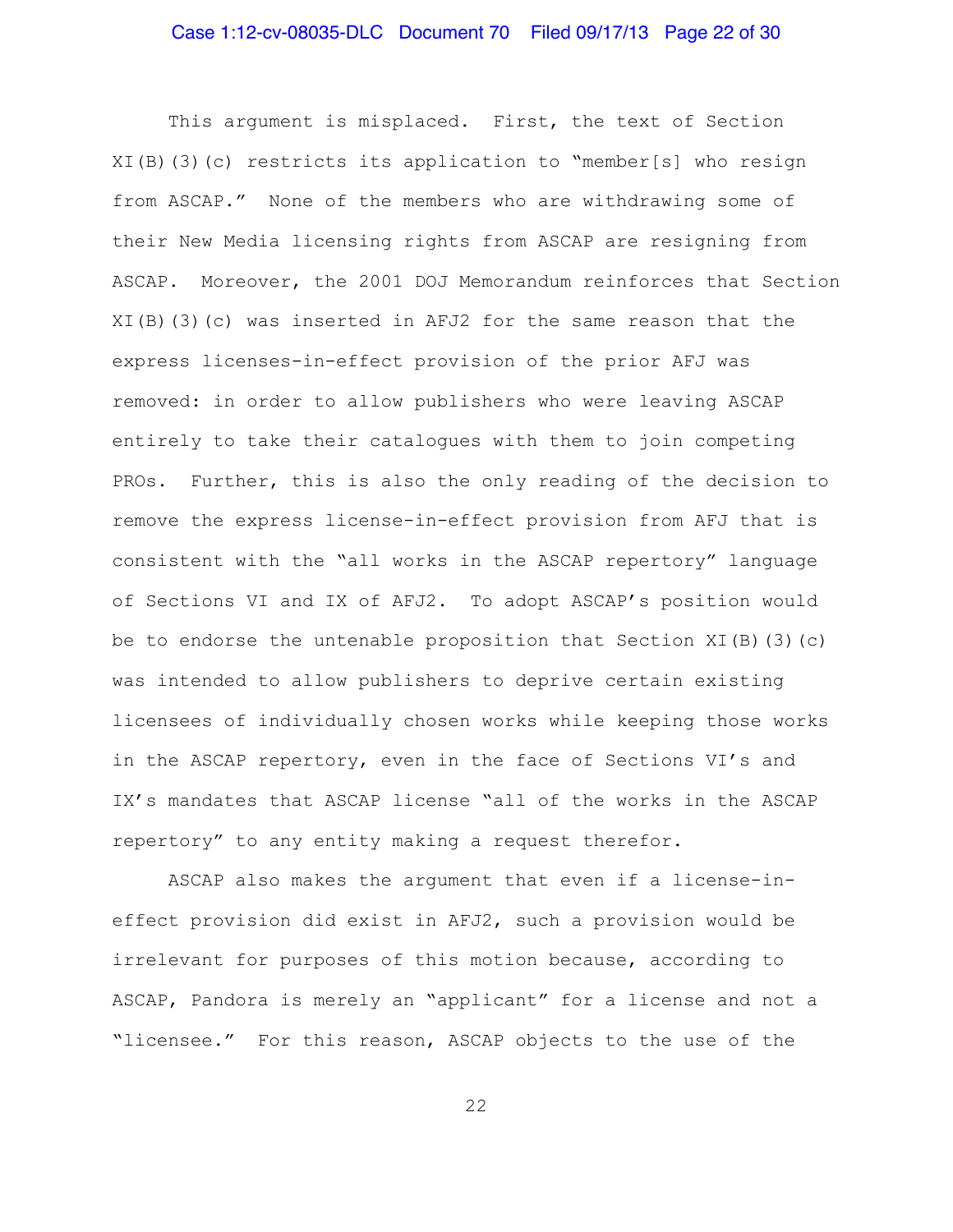# Case 1:12-cv-08035-DLC Document 70 Filed 09/17/13 Page 23 of 30

term "consent decree license" to describe Pandora's AFJ2 rights. But while ASCAP draws a semantic line between so called "applicants" –- i.e., according to ASCAP, entities that have applied for an ASCAP blanket license and who await rate court adjudication –- and "licensees" –- i.e., according to ASCAP, entities that have negotiated final licensing agreements -- ASCAP does not provide any evidence of a substantive difference in the rights of "applicants" and "licensees" under AFJ2 with respect to ASCAP's repertory during the pendency of a rate court proceeding.

Section IX(E)'s requirement that "[p]ending the completion of a [rate court proceeding], the music user shall have the right to perform any, some or all of the works in the ASCAP repertory to which its application pertains" makes clear that there could be no substantive difference relevant to this motion. "All" means all. So whether ASCAP purports to categorize Pandora as an "applicant" or a "licensee," Pandora's right to perform the compositions in the ASCAP repertory extends to all of ASCAP's repertory and ASCAP may not narrow that right by denying Pandora the right to play the songs of publishers who have withdrawn new media licensing rights from certain songs while keeping the songs in ASCAP's repertory to be licensed for performance by other music users.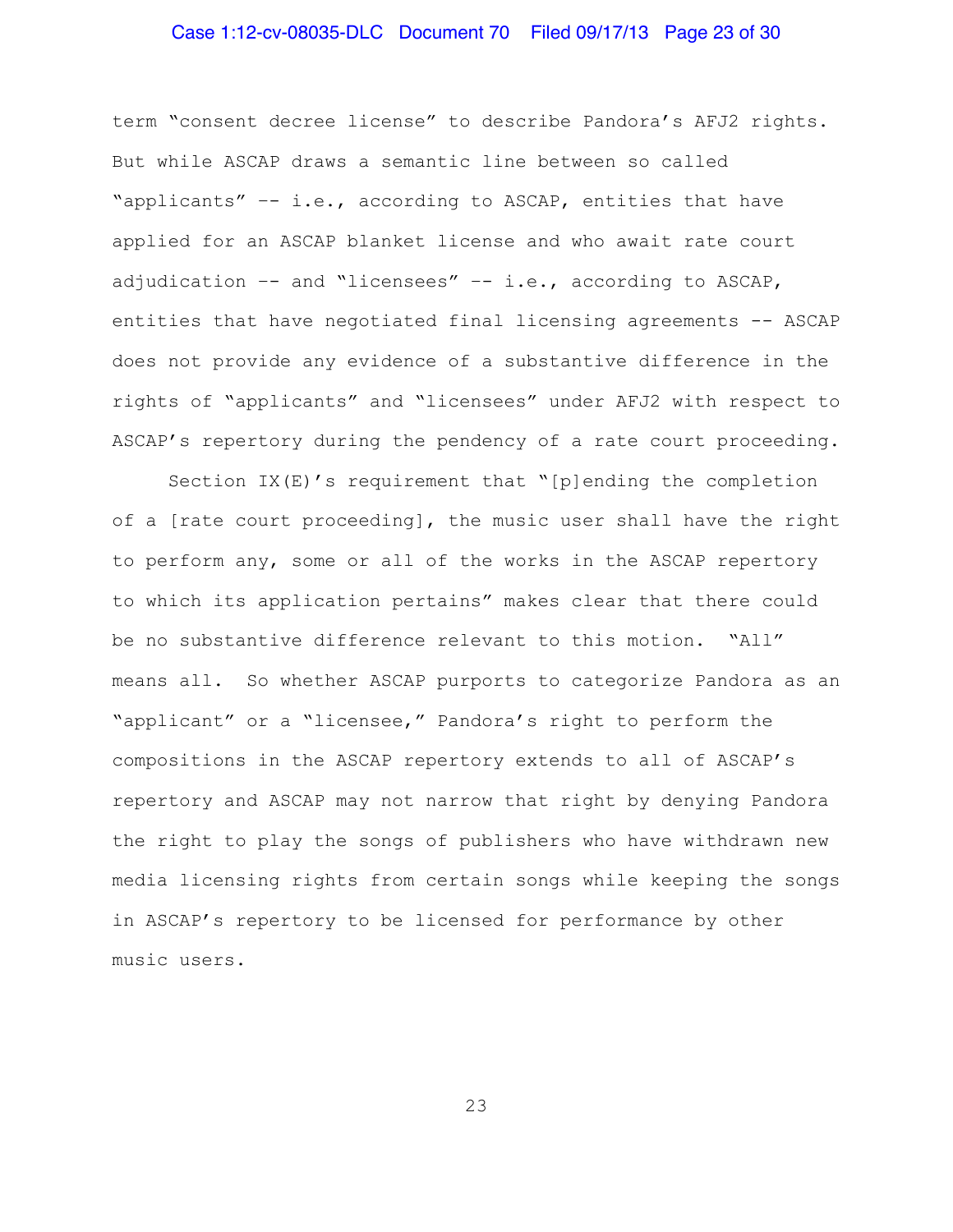#### F. Pandora's Conduct

ASCAP also argues that Pandora's conduct in obtaining separate licenses from withdrawing publishers following the Compendium Rule change provides evidence for ASCAP's position that AFJ2 permits the withdrawal of publishers' new media rights from ASCAP to narrow the scope of Pandora's consent decree license. This argument is without merit. While courts will consider parties' conduct that occurs subsequent to the formation of a contract to guide interpretation of terms, only the conduct of parties to the contract is relevant. See, e.g., IBJ Schroder Bank & Trust Co. v. Resolution Trust Corp., 26 F.3d 370, 374 (2d Cir. 1994)("courts have looked to the conduct of the parties in resolving ambiguities in contractual language") (emphasis added); 11 Williston on Contracts § 32:14 (4th ed.) ("the parties' own practical interpretation of the contract -- how they actually acted, thereby giving meaning to their contract during the course of performing it -- can be an important aid to the court) (emphasis added). As a matter of logic it is unclear how the conduct of a non-party to a contract –- as Pandora is with respect to the AFJ2 consent decree –- could, on its own, bear on the proper interpretation of the terms negotiated by other parties. In the one case ASCAP cites for the proposition that post-contract formation conduct may influence a court's interpretation of the contract terms the relevance of a non-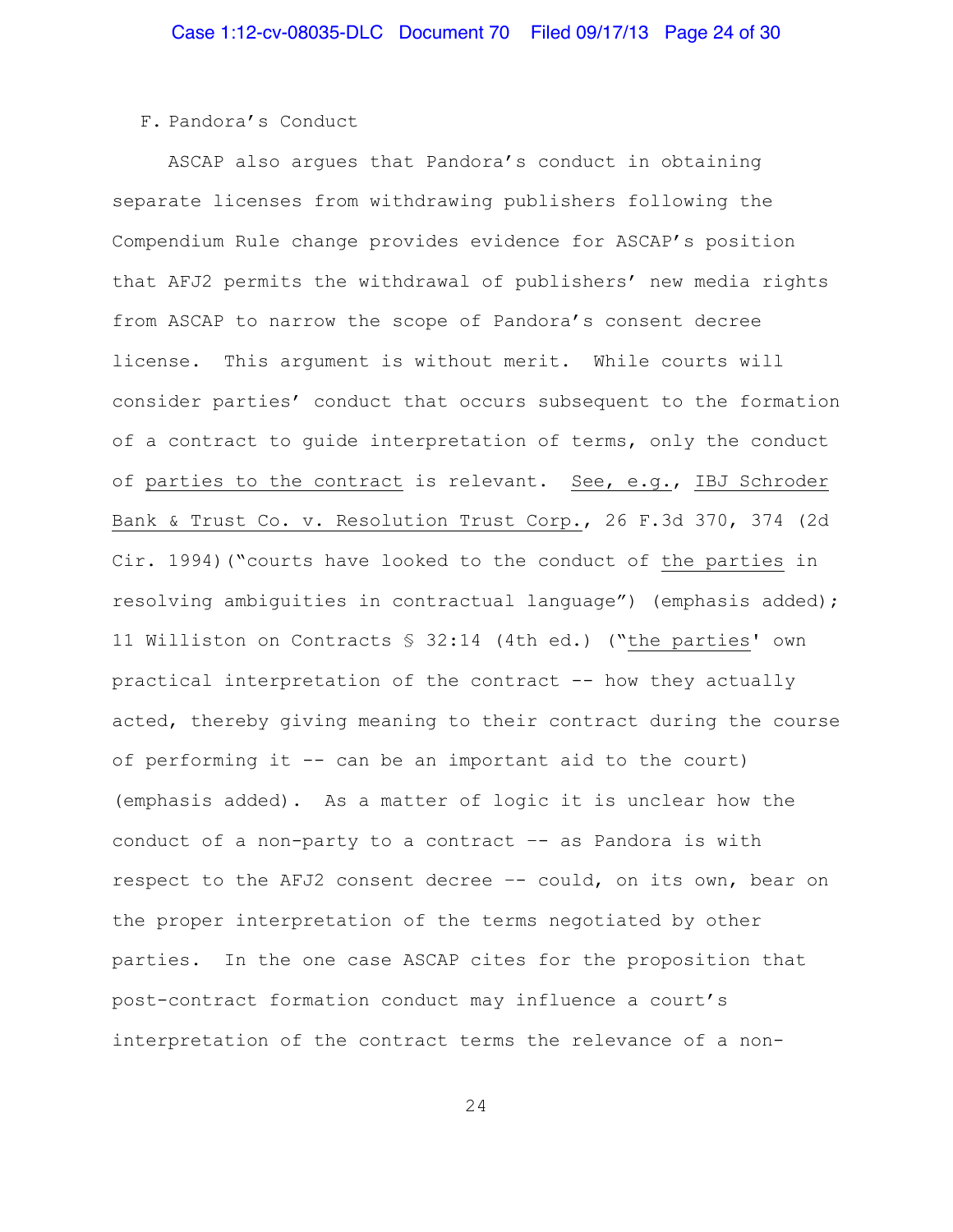#### Case 1:12-cv-08035-DLC Document 70 Filed 09/17/13 Page 25 of 30

party's conduct was primarily predicated on the reaction to that conduct by a party to the initial agreement. See Wardair can., Inc. v. Fla. Dep't of Revenue, 477 U.S. 1, 12 (1986). Pandora is not a party to AFJ2 and its actions cannot guide the proper interpretation of AFJ2's terms.<sup>[6](#page-24-0)</sup>

G. ASCAP's Argument as to AFJ2 Section IV

At oral argument, ASCAP argued that AFJ2 § IV's ("Section IV") prohibition on ASCAP acquiring exclusive rights in a composition is the only place in AFJ2 speaking to "the scope of the rights that have to be granted by an ASCAP member to ASCAP," and that the absence in Section IV of any express requirement that ASCAP license to all applicants any song in its repertory cuts against granting this motion.

Before addressing this specific argument it is worth noting that ASCAP's effort to define the question in this motion as whether and in what provision AFJ2 restricts copyright holders is misplaced. AFJ2 only restricts ASCAP; it does not restrict copyright holders directly. Obviously, a restriction on ASCAP has an ancillary impact on how copyright holders may use ASCAP, but this is the case with respect to third parties any time an entity is regulated by a consent decree.

ASCAP's objection fails even if it is construed to contend that Section IV would be the natural place for the licensing

i<br>L

<span id="page-24-0"></span> $6$  In any event, Pandora's argument that its actions were the result of commercial necessity is plausible.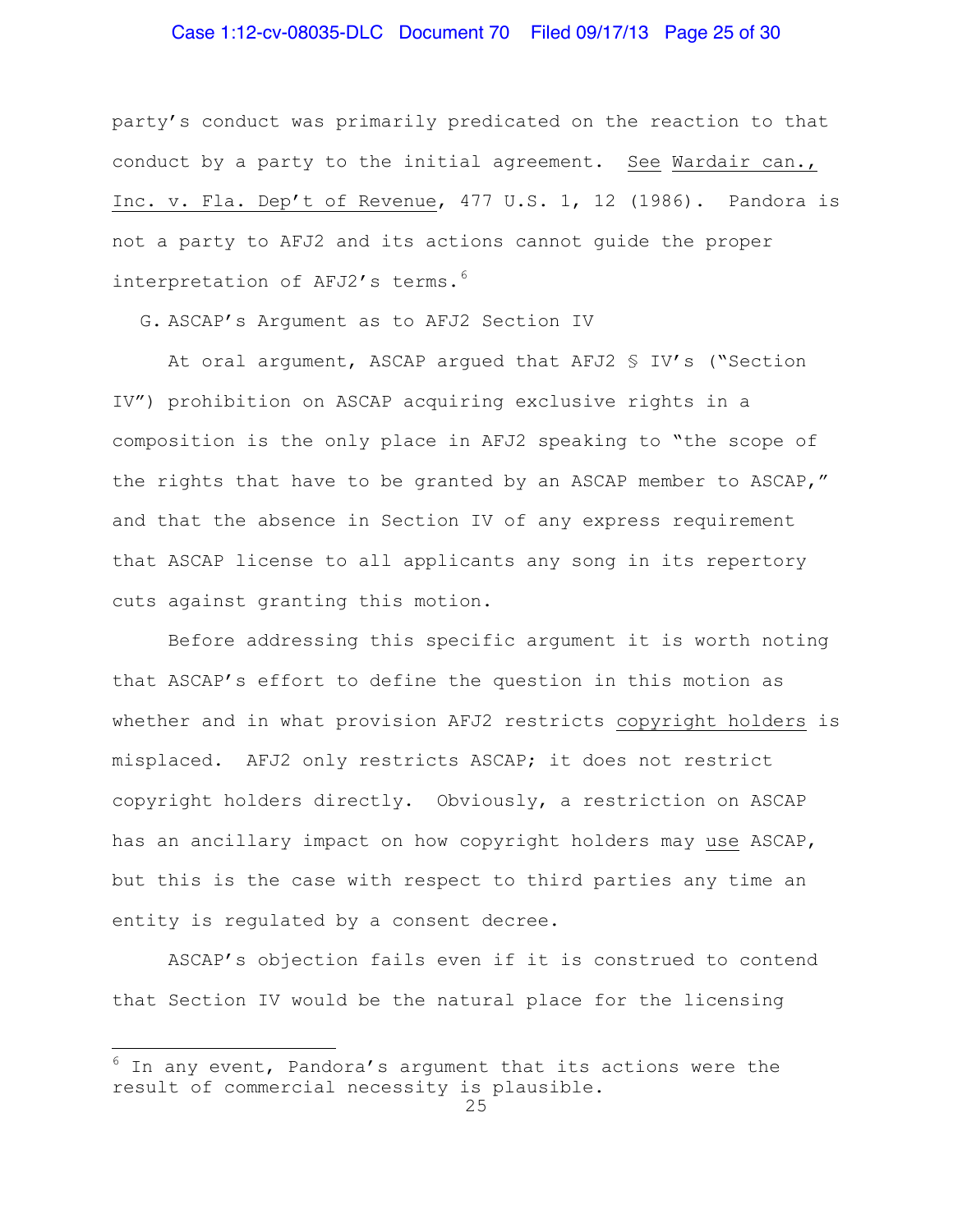# Case 1:12-cv-08035-DLC Document 70 Filed 09/17/13 Page 26 of 30

requirement at issue here because that is where the restrictions on ASCAP's freedom to make licensing decisions are found. The argument fails because the requirements in Sections VI and IX(E) are affirmative requirements, and not prohibitions. Section IV is entitled "Prohibited Conduct" and is consequently concerned with prohibiting conduct by ASCAP rather than with enforcing affirmative obligations. The affirmative obligations imposed by AFJ2 are found in other sections. See, e.g., Sections VI; VII; VIII; IX. The requirement that ASCAP license "all of the works in the ASCAP repertory" would be out of place in Section IV.

It is also possible that the absence of any express provision is explained by the fact that ASCAP has never tried to accept only partial licensing rights before. It is certainly imaginable that in 2001 DOJ and ASCAP simply did not contemplate the specific change in the Compendium Modification and consequently did not place an express prohibition in Section IV. But even if DOJ and ASCAP failed in 2001 to contemplate the specific ASCAP rule change at issue here, such a failure is immaterial when the language of Sections VI and IX(E) so clearly forecloses ASCAP's ability to narrow Pandora's license here.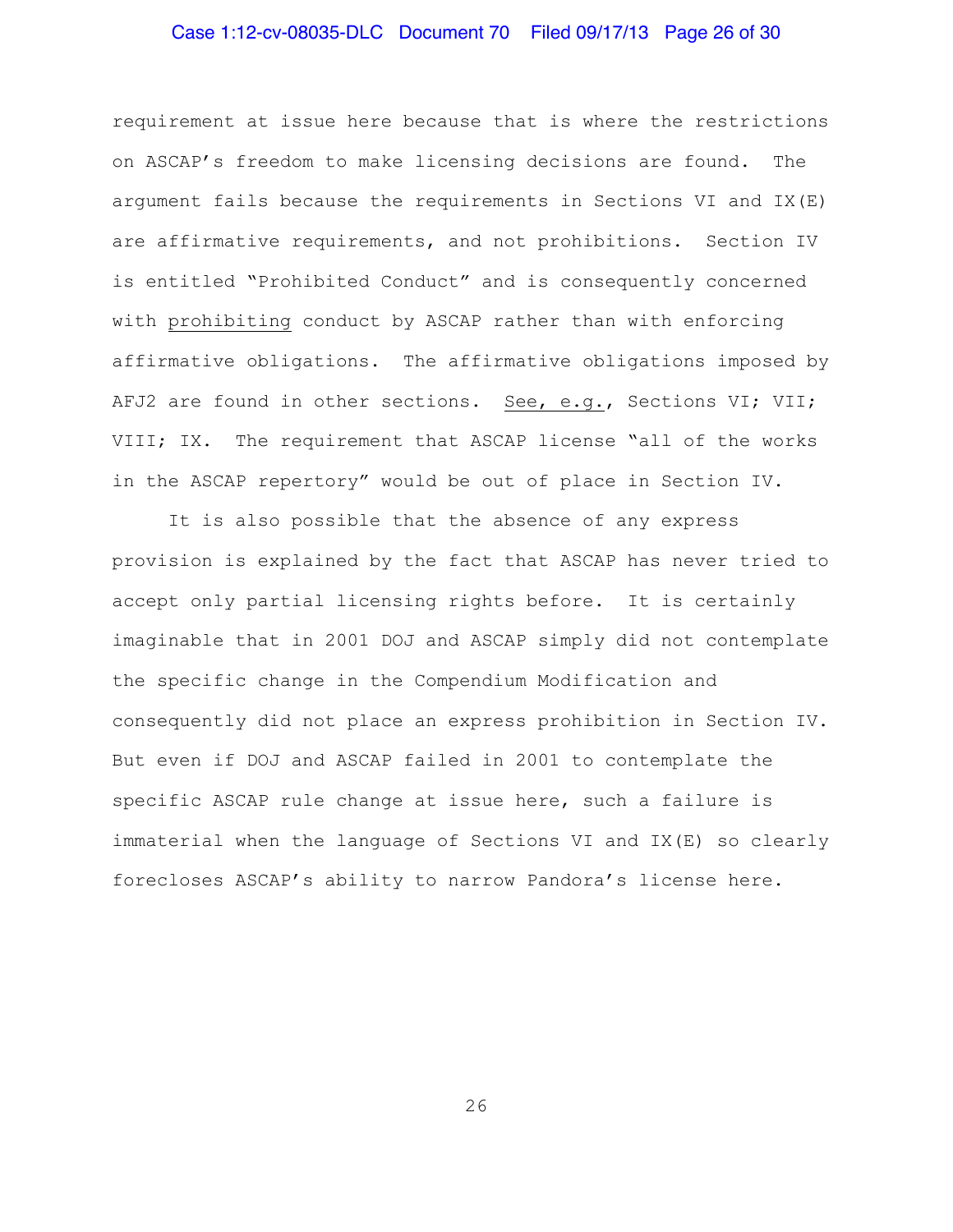H. ASCAP's Argument as to Section II(1)(c) of the 1941 Consent Decree

At oral argument, ASCAP also pointed to Section II(1)(c) of the 1941 ASCAP consent decree (the version prior to AFJ) in support of its position. That section provided in relevant part that "[n]othing herein contained shall be construed as preventing [ASCAP] from regulating the activities of its members . . . by prohibiting the members from issuing exclusive licenses to commercial users of music." United States of America v. American Society of Composers, Authors and Publishers, No. 13-94 (March 4, 1941). ASCAP contends that because this provision was removed at the entry of AFJ, ASCAP publisher-members are now free to issue exclusive licenses to commercial users and that this right is what ASCAP is recognizing with its Compendium Modification. This argument is unpersuasive. The fact that ASCAP cannot prohibit its members from granting exclusive licenses to music users without going through ASCAP is irrelevant to the question of whether ASCAP must grant any music user a license to perform a work once that work is in its repertory. Moreover, everybody agrees that a publisher-member of ASCAP may withdraw a composition from the ASCAP repertory entirely. Any prohibition on ASCAP banning exclusive licensing is entirely consistent with AFJ2 permitting the total withdrawal of a song from ASCAP's repertory.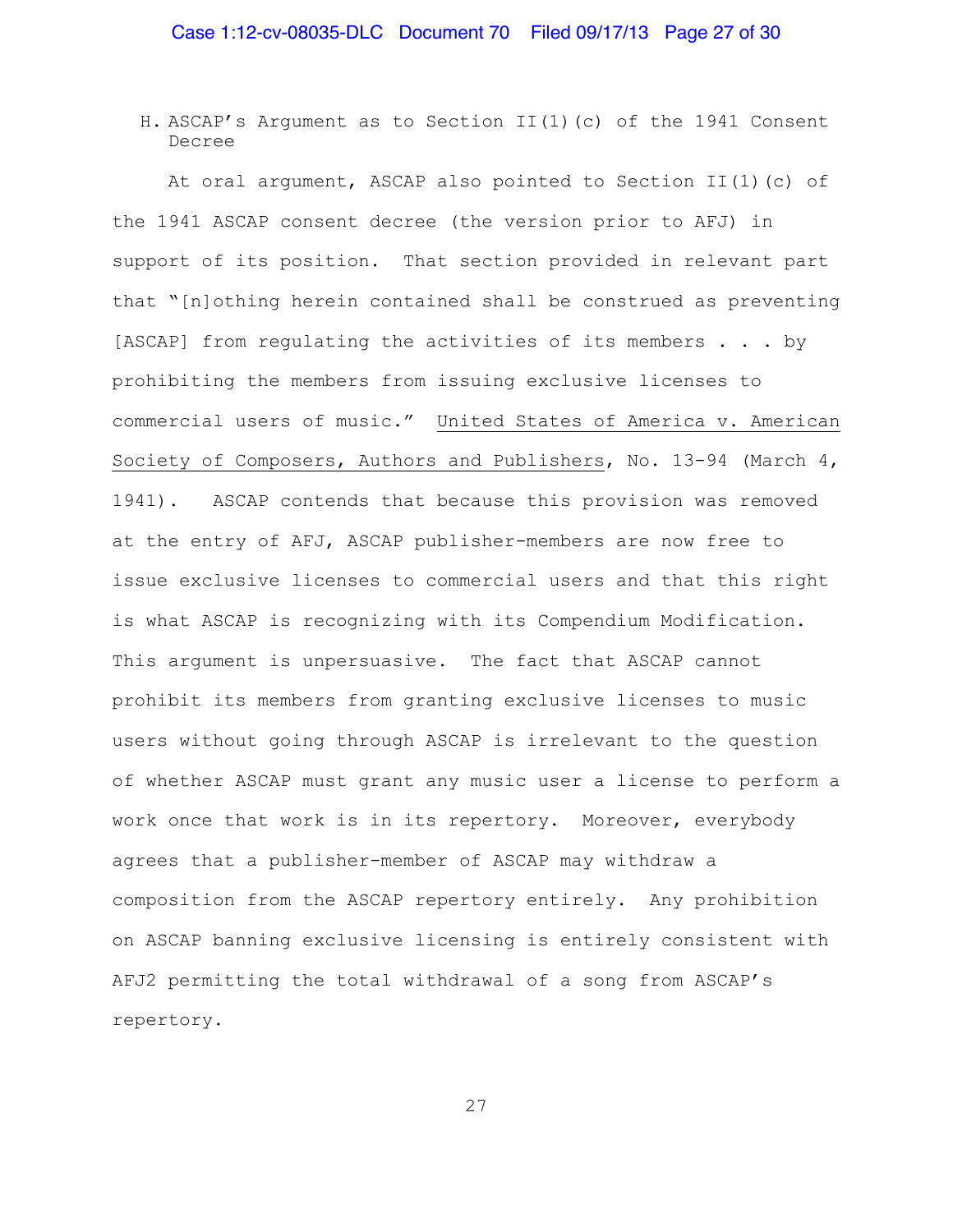I. Request by ASCAP and Publishers for Department of Justice Participation

ASCAP and non-party publishers EMI, Sony, and Universal have asked that the Court invite the participation of the Department of Justice ("DOJ") before resolving this motion.<sup>[7](#page-27-0)</sup> But because consent decree interpretation is a matter of law for a court, and because AFJ2  $\S$ 5 II(C), II(U), VI, and IX(E) are not ambiguous such that DOJ participation would be helpful to clarify the meaning of any terms, the Court has declined to solicit its participation. "Language whose meaning is otherwise plain does not become ambiguous merely because the parties urge different interpretations in the litigation. An unambiguous provision of the contract should be given its plain and ordinary meaning and the contract should be construed without reference to extrinsic evidence." Olin Corp. v. Am. Home Assur. Co., 704 F.3d 89, 99 (2d Cir. 2012) (citation omitted); see also Hunt Ltd. v. Lifschultz Fast Freight, Inc., 889 F.2d 1274, 1277 (2d Cir. 1989) ("The court is not required to find the language ambiguous where the interpretation urged by one party would strain the contract language beyond its reasonable and ordinary meaning.") (citation omitted). Even if DOJ were to "urge [a] different interpretation[] in the litigation" the unambiguous language of

J.

<span id="page-27-0"></span> $7$  Participation by DOJ is permitted by AFJ § IX(I) ("Section IX(I)") which provides that "[p]ursuant to its responsibility to monitor and ensure compliance with [AFJ2] the United States may participate fully in any proceeding brought under this section IX."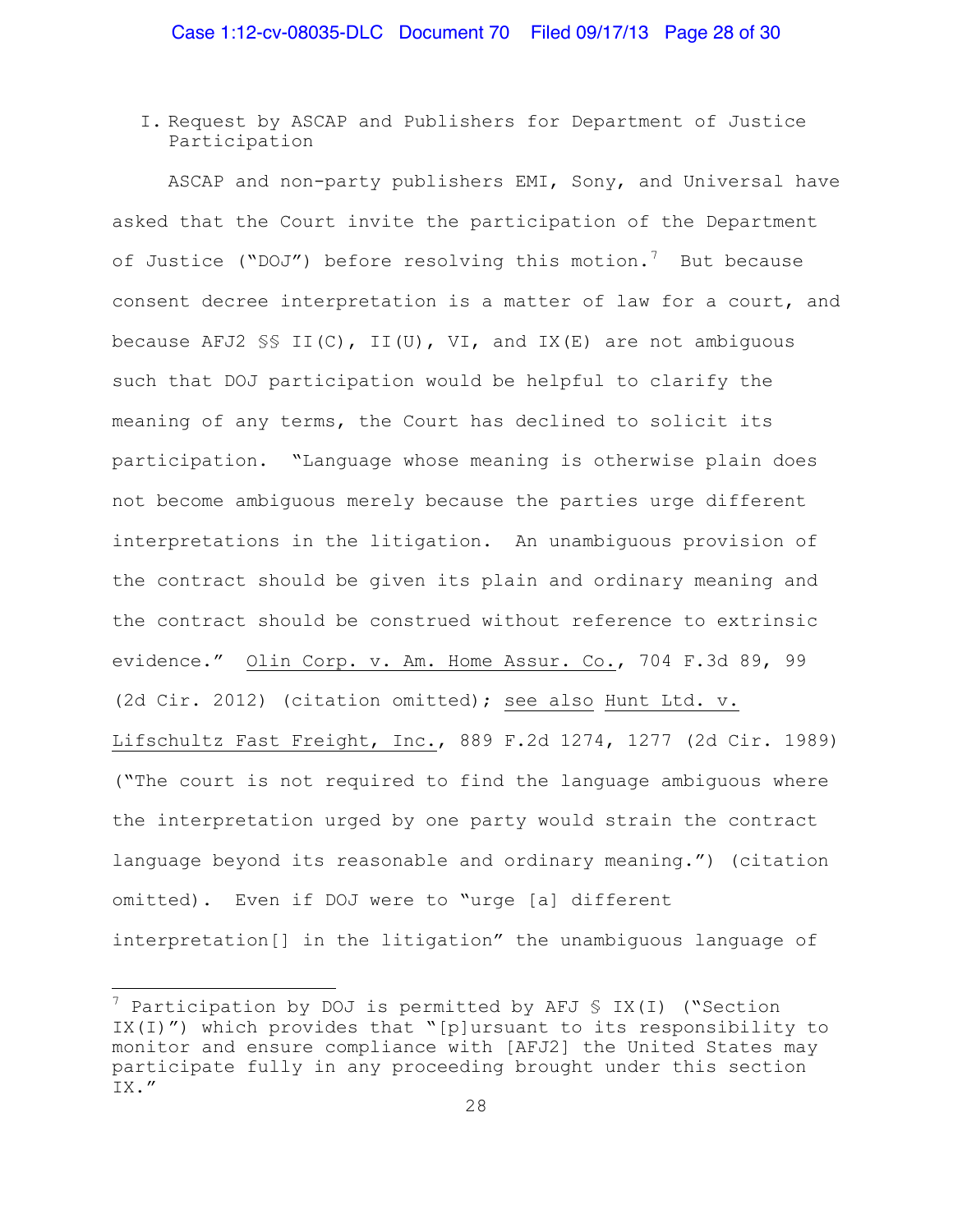AFJ2 would still control. Olin Corp., 704 F.3d at 99.

J. Pandora's Section IV.C Discrimination Argument

Finally, Pandora argues that allowing ASCAP to deny Pandora a continuing blanket license during the pendency of the rate proceeding while granting such licenses to other entities, such as terrestrial radio stations with online presences, impermissibly "discriminates . . . between licensees similarly situated" in violation of AFJ2 Section IV.C. Pandora argues in the alternative that even if the question of whether ASCAP is actually discriminating against "similarly situated" entities presents a genuine issue of material fact improper for resolution on a summary judgment motion, that ASCAP is improperly circumventing the Court's review of the question by "prejudg[ing]" the "similarly situated" inquiry by allowing withdrawing publishers to narrow the scope of Pandora's license during the rate proceeding. ASCAP disputes Pandora's claims and presents in its briefing a detailed argument as to why the entities in question are not similarly situated for purposes of AFJ2 Section IV.C. But having resolved this motion on the clear text of AFJ2 Sections VI and IX(E) it is unnecessary to resolve the fact-intensive question of whether Pandora is similarly situated to any entities treated differently by ASCAP. And it is likewise unnecessary to resolve Pandora's "prejudging" argument.